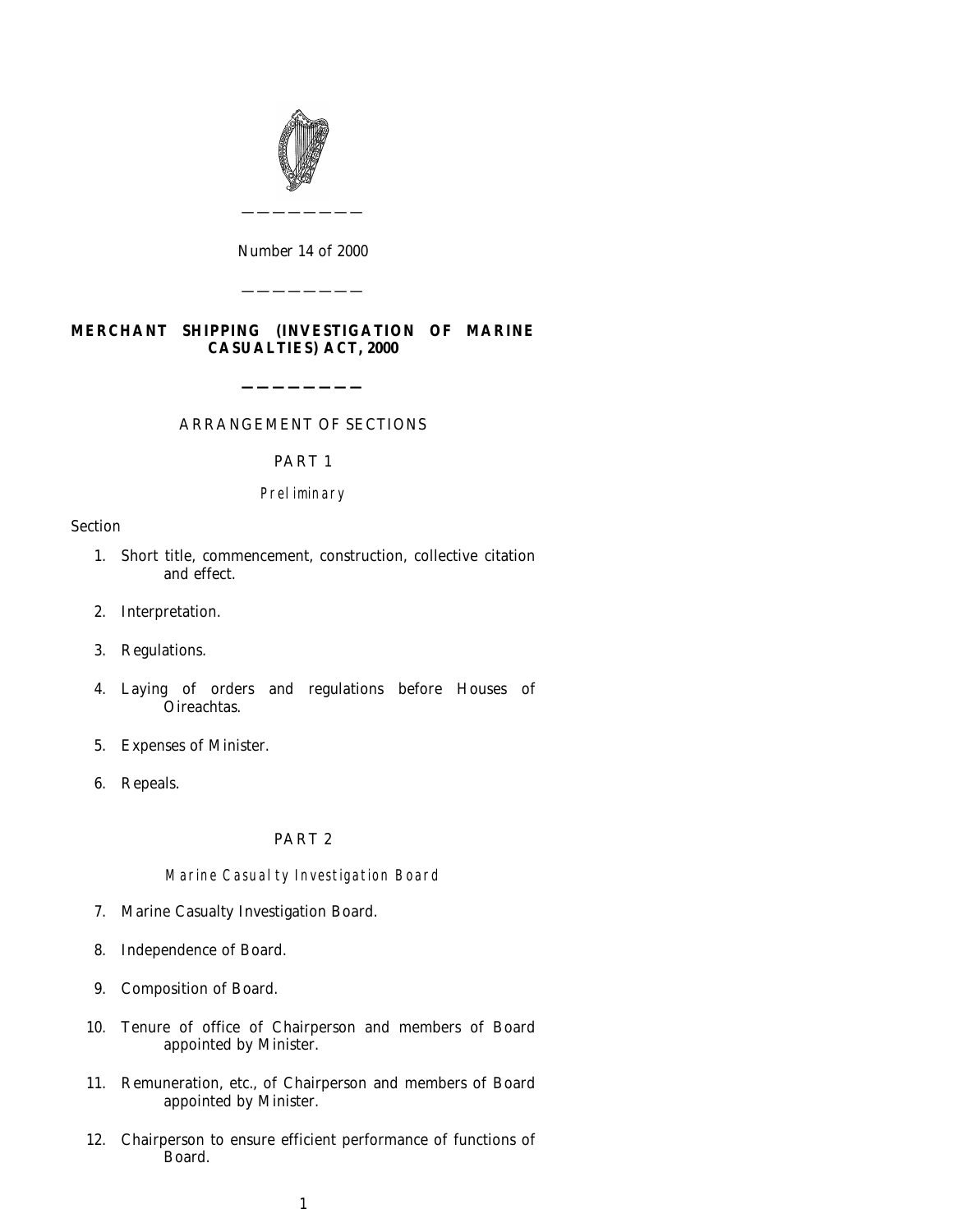## Section

- 13. Meetings and procedure of Board.
- [14. Quorum, vacancies, etc.](#page-9-0)
- [15. Secretary of Board.](#page-9-0)
- [16. Consultants, advise](#page-9-0)rs and investigators.
- [17. Disclosure of interests.](#page-10-0)
- [18. Disclosure of confiden](#page-10-0)tial information.
- [19. Grants to Board.](#page-11-0)
- [20. Accounts and au](#page-11-0)dits.
- [21. Annual report, etc.](#page-11-0)
- [22. Board to keep itse](#page-12-0)lf informed of certain matters.

#### [PART 3](#page-12-0)

#### Marine Casual ties

#### *Reporting of Marine Casualties*

- 23. Initial notification of marine casualties.
- [24. Comprehensive report of marine casu](#page-12-0)alties.

#### *[Investigations](#page-12-0)*

- 25. Purpose of investigations.
- [26. Investigations.](#page-13-0)
- [27. Power to condu](#page-13-0)ct investigation.
- [28. Search warrant.](#page-14-0)
- [29. Power of inves](#page-14-0)tigators.
- [30. Provision of records an](#page-15-0)d other information.
- [31. Medical or physical examination.](#page-15-0)
- [32. Detention of and interference w](#page-16-0)ith vessels, etc.
- [33. Board may re-open investigation.](#page-17-0)

#### *[Reports of Findings of I](#page-17-0)nvestigation*

- 34. Publication of report.
- [35. Contents of report.](#page-18-0)
- [36. Preparation of dr](#page-18-0)aft report and observations of affected persons.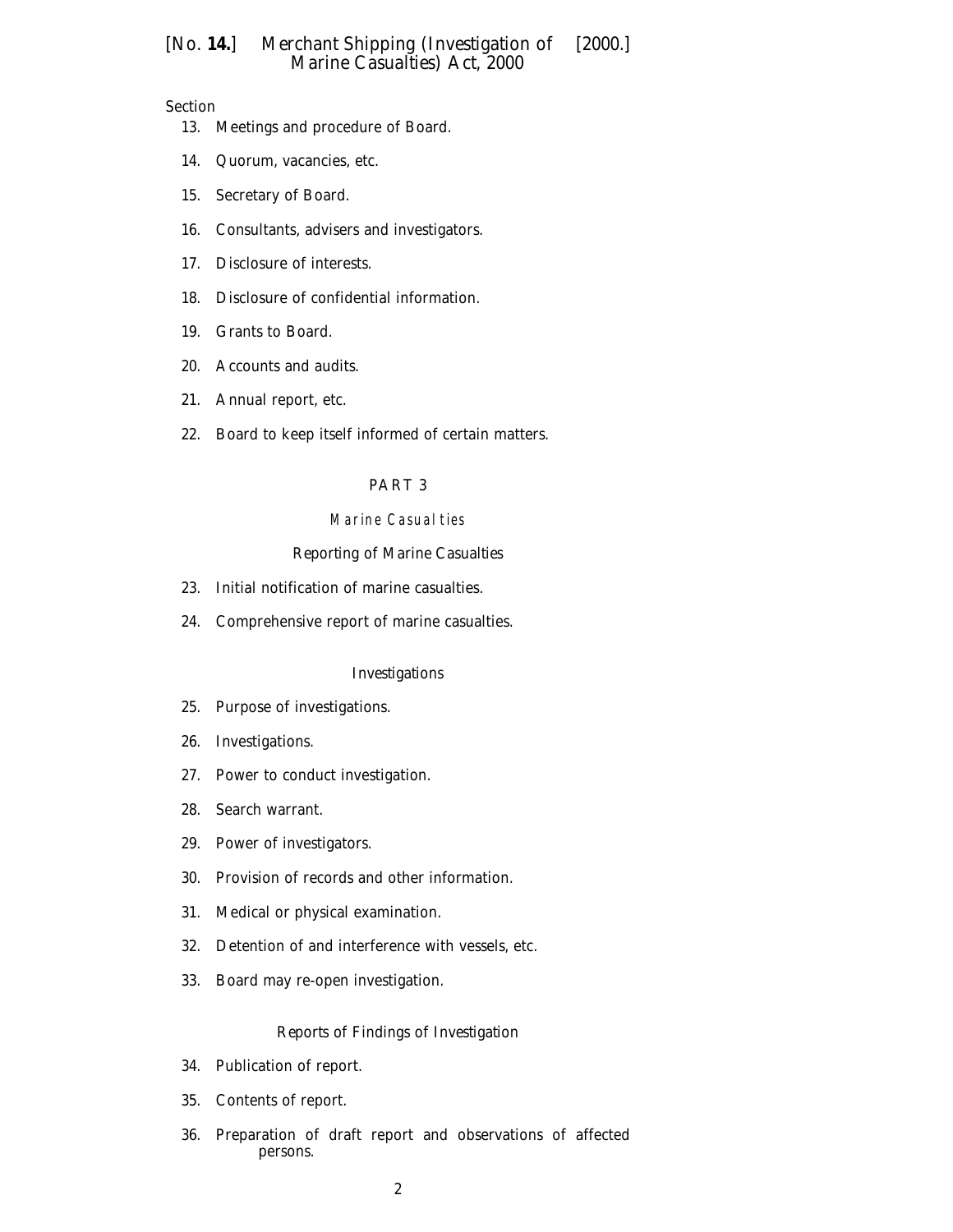*Protection for Actions in Good Faith*

Section

37. Immunities from claims.

# *Inquiries into Marine Casualties*

- 38. Tribunal of inquiry.
- [39. Investigation or hea](#page-19-0)ring by Board not to commence or con[tinue where inquiry directed.](#page-20-0)
- [40.](#page-21-0) [Minister](#page-21-0) [may](#page-21-0) [re-open](#page-21-0) [inquiry](#page-21-0).

# PART 4

## General

- 41. Prosecution of summary offences.
- [42.](#page-21-0) [Penalties.](#page-21-0)
- [43.](#page-21-0) [Completi](#page-21-0)on of investigations into certain marine casualties.
- [44.](#page-21-0) [Amendment](#page-21-0) [of](#page-21-0) [Merchant](#page-21-0) [Shipping](#page-21-0) [Act,](#page-21-0) [1992.](#page-21-0)
- [45.](#page-21-0) [Amendment](#page-21-0) [of](#page-21-0) [Sea](#page-21-0) [Pollution](#page-21-0) [Act,](#page-21-0) [1991.](#page-21-0)
- [46.](#page-27-0) [Advances](#page-27-0) [by](#page-27-0) [Minister](#page-27-0) [for](#page-27-0) [marine](#page-27-0) [or](#page-27-0) [na](#page-27-0)tural resources based [tourism or heritage projects.](#page-27-0)

# SCHEDULE

Marine C[asualty Investig](#page-28-0)ation Board

————————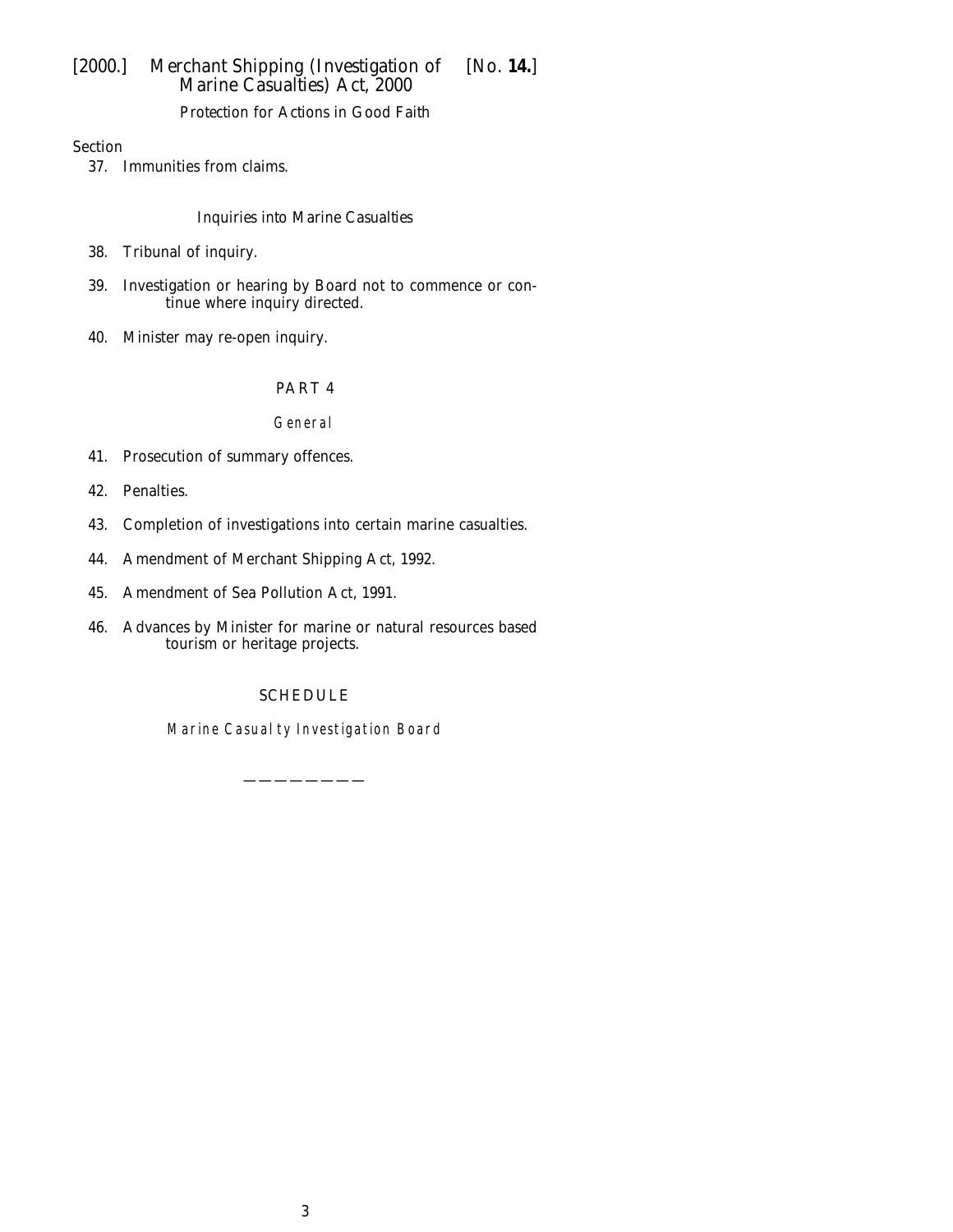Acts Referred to

| Civil Service Regulation Act, 1956      | 1956, No. 46 |
|-----------------------------------------|--------------|
| Data Protection Act, 1988               | 1988, No. 25 |
| European Parliament Elections Act, 1997 | 1997, No. 2  |
| Freedom of Information Act, 1997        | 1997, No. 13 |
| Merchant Shipping Act, 1894             | 1894. c. 60  |
| Merchant Shipping Act, 1992             | 1992, No. 2  |
| Merchant Shipping Acts, 1894 to 1998    |              |
| Sea Pollution Act, 1991                 | 1991, No. 27 |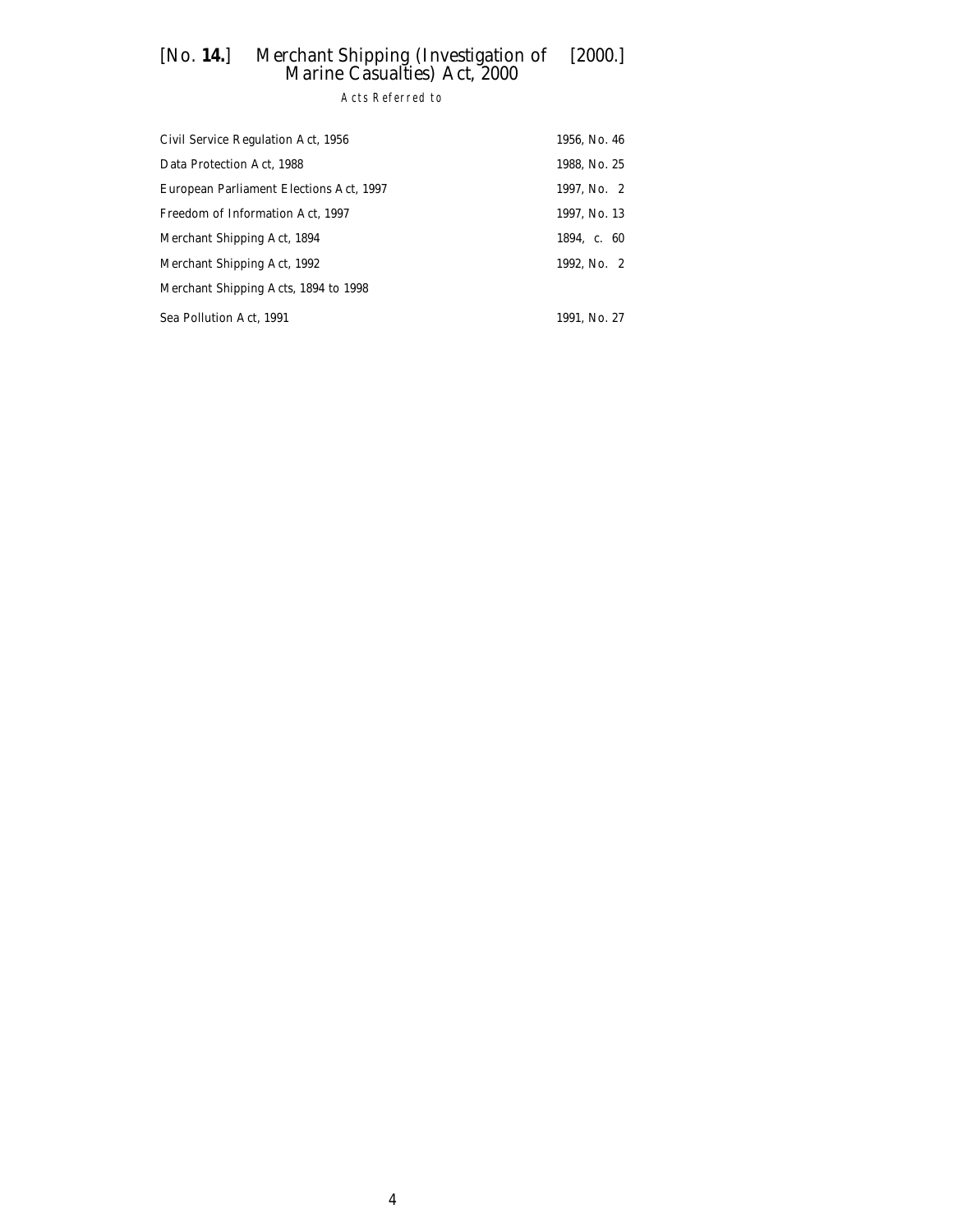<span id="page-4-0"></span>

*Number* 14 *of* 2000

————————

————————

# **MERCHANT SHIPPING (INVESTIGATION OF MARINE CASUALTIES) ACT, 2000**

**————————**

### AN ACT TO PROVIDE FOR THE INVESTIGATION OF MAR-INE CASUALTIES, THE PUBLICATION OF REPORTS ON THE INVESTIGATION OF MARINE CASUALTIES, THE CONDUCTING OF INQUIRIES INTO MARINE CASUALTIES, THE REPEAL OF CERTAIN PROVISIONS OF THE MERCHANT SHIPPING ACT, 1894, RELATING TO MARINE CASUALTIES, THE AMENDMENT OF THE MERCHANT SHIPPING ACT, 1992, IN RELATION TO THE REGULATION AND USE OF PLEASURE CRAFT AND OTHER VESSELS, THE AMENDMENT OF THE SEA POLLUTION ACT, 1991, THE ADVANCE OF MONEYS BY THE MINISTER FOR THE MARINE AND NATURAL RESOURCES FOR MARINE OR NATURAL RESOURCE BASED TOURISM OR HERITAGE PROJECTS, AND TO PROVIDE FOR RELATED MATTERS. [27*th June*, 2000]

## BE IT ENACTED BY THE OIREACHTAS AS FOLLOWS:

#### PART 1

#### Preliminary

**1.**—(1) This Act may be cited as the Merchant Shipping Short title, (Investigation of Marine Casualties) Act, 2000.

(2) This Act shall come into operation on such day or days as, by and effect. order or orders made by the Minister under this section, may be fixed therefor, either generally or with reference to a particular purpose or provision, and different days may be so fixed for different purposes and different provisions.

(3) This Act shall be construed as one with the Merchant Shipping Acts, 1894 to 1998, and may be cited together with those Acts as the Merchant Shipping Acts, 1894 to 2000.

(4) This Act shall not apply to vessels of the Naval Service of the Defence Forces.

**2.**—(1) In this Act, unless the context otherwise requires—

Interpretation.

''Board'' means the Marine Casualty Investigation Board established by *section 7(1)*;

commencement, construction, collective citation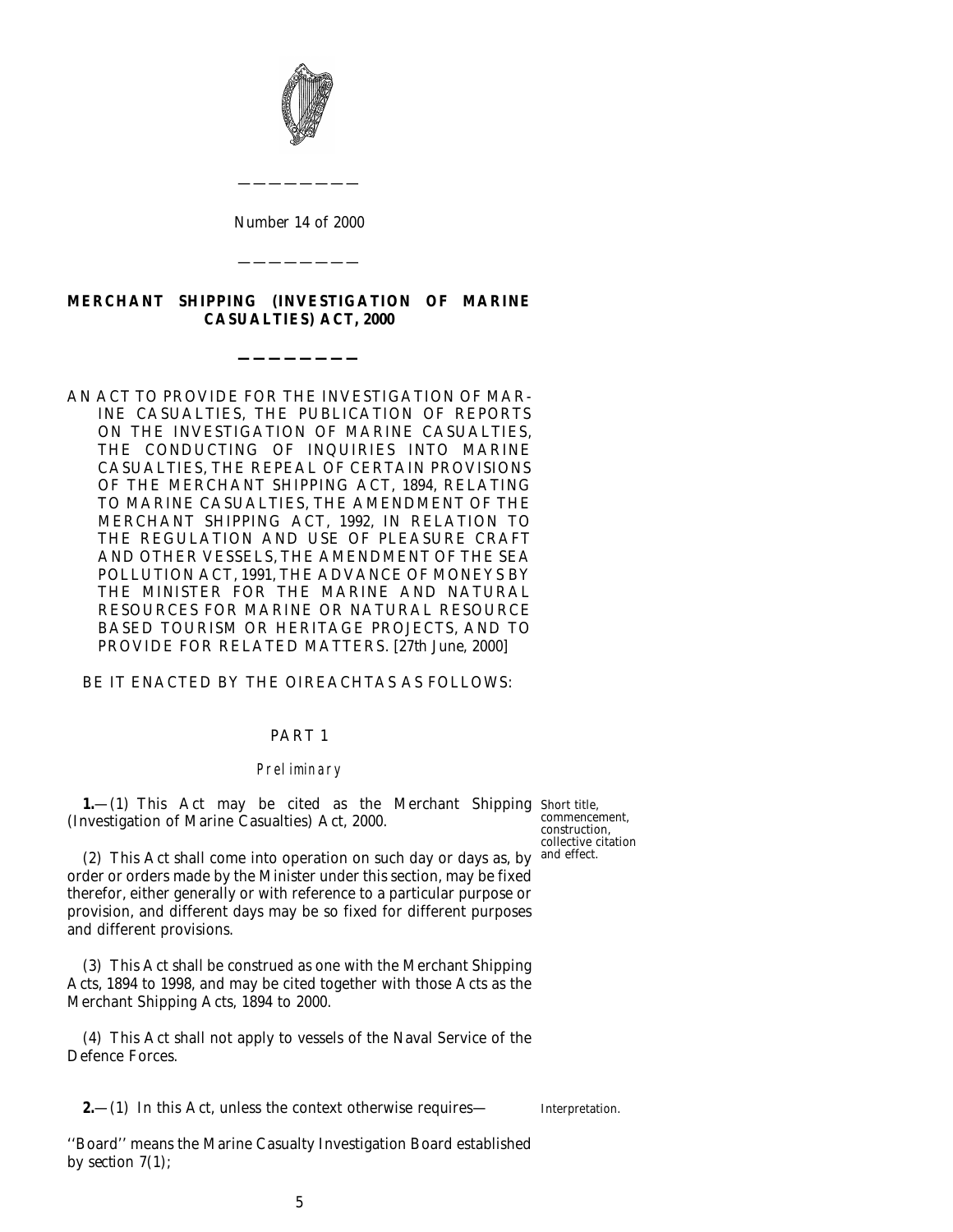Pt. 1 S.2 ''Chairperson'' means the Chairperson of the Board, and includes the Deputy Chairperson while acting as or performing the functions of the Chairperson;

> ''Chief Surveyor'' means the person from time to time holding (including temporarily), or performing the duties of, the position with the designation Chief Surveyor in the Marine Survey Office of the Department of the Marine and Natural Resources;

''functions'' includes powers and duties;

''investigation'' means an investigation of a marine casualty in accordance with *Part 3*;

''investigator'' means a person appointed under *section 26(2)* to be an investigator;

''Irish waters'' includes the territorial sea, the waters on the landward side of the territorial sea, and the estuaries, rivers, lakes and other inland waters (whether or not artificially created or modified), of the State;

''marine casualty'' means an event or process which causes or poses the threat of—

- (*a*) death or serious injury to a person;
- (*b*) the loss of a person overboard;
- (*c*) significant loss or stranding of, or damage to, or collision with, a vessel or property; or
- (*d*) significant damage to the environment,

in connection with the operation of—

- (i) a vessel in Irish waters;
- (ii) an Irish registered vessel, in waters anywhere; or
- (iii) a vessel normally located or moored in Irish waters and under the control of a resident of the State, in international waters contiguous to Irish waters,

and includes an accident or damage referred to in *section 26(1)(b)*;

''Minister'' means the Minister for the Marine and Natural Resources;

''owner'', in relation to a vessel, means—

- (*a*) where it is owned by the State or another state and operated by a person who in the State or that other state, as the case may be, is registered as its operator, the person so registered, and
- (*b*) in any other case—
	- (i) the person registered as its owner; or
	- (ii) the person who directly or indirectly owns the vessel,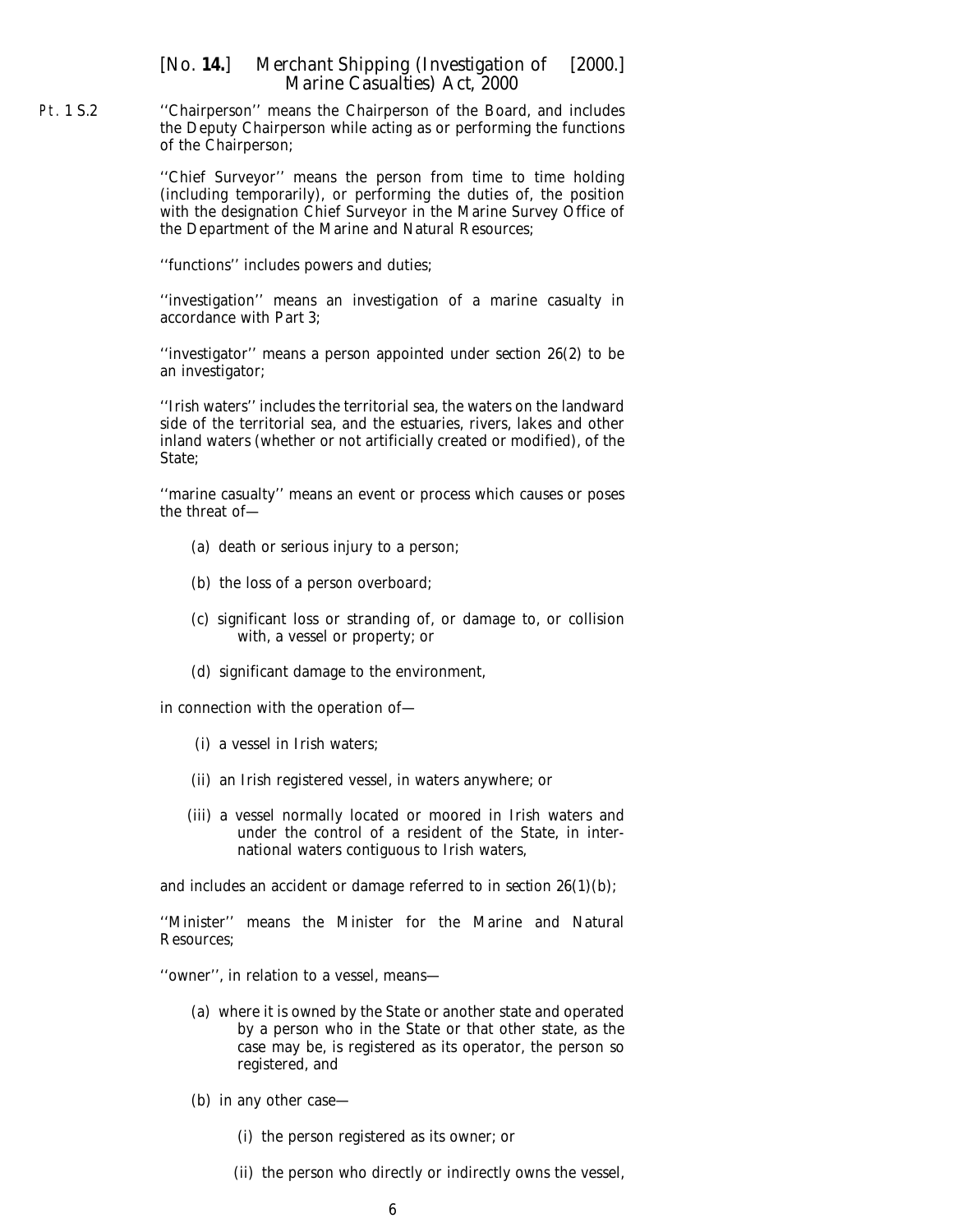<span id="page-6-0"></span>and includes any part-owner, charterer, manager or operator of the Pt. 1 S.2 vessel;

''record'' includes any memorandum, book, plan, chart, map, drawing, diagram, pictorial or graphic work or other document, any photograph, film or recording (whether of sound or images or both), any form in which data (within the meaning of the Data Protection Act, 1988) are held, any form (including machine-readable form) or thing in which information is held or stored manually, mechanically or electronically, and anything that is a part or copy, in any form, of any of, or any combination of, the foregoing;

''report'' means a published report of an investigation into a marine casualty, in whatever form the report may take;

''tribunal'' means a person or persons appointed under *section 38(2)(a)* to hold an inquiry;

''vessel'', in relation to a marine casualty, means a vessel or craft (or part of a vessel or craft) which at the time of the casualty—

- (*a*) is registered in the State, or
- (*b*) is located in the State (including in Irish waters), or
- (*c*) being a vessel normally located or moored in Irish waters, is under the control of a resident of the State in international waters contiguous to Irish waters,

and capable of being used, or intended to be used, for navigation or transportation on water, but does not include a seaplane.

- (2) In this Act, including the *Schedule*
	- (*a*) a reference to any other enactment shall, except to the extent that the context otherwise requires, be construed as a reference to that enactment as amended by or under any other enactment, including this Act,
	- (*b*) a reference to a section or Part is a reference to a section or Part of this Act, unless it is indicated that reference to some other enactment is intended,
	- (*c*) a reference to a subsection, paragraph or subparagraph is a reference to a subsection, paragraph or subparagraph of the provision in which the reference occurs, unless it is indicated that a reference to some other provision is intended, and
	- (*d*) a reference to the *Schedule* is a reference to the *Schedule* to this Act.

**3.** (1) The Minister may make regulations for such matters as Regulations. are permitted or required by or under this Act to be prescribed by regulations and may make such other regulations as are necessary or expedient for the purpose of giving effect to this Act.

(2) Regulations made under this section may contain such incidental, supplementary and consequential provisions as appear to the Minister to be necessary.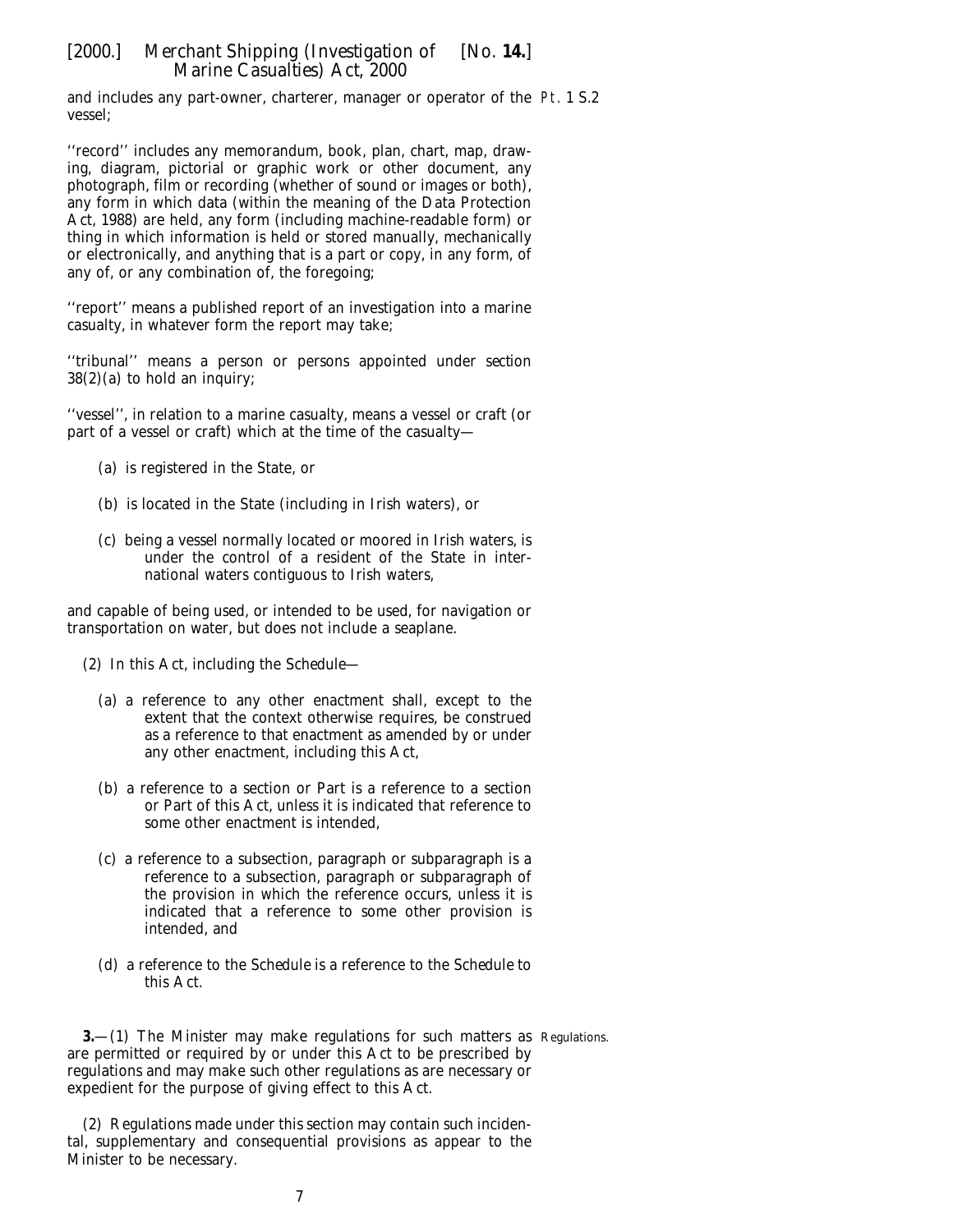**4.**—Every order (other than an order under *section 1(2)*) and every regulation made by the Minister under this Act shall be laid before each House of the Oireachtas as soon as may be after it is made and, if a resolution annulling the order or regulation is passed by either such House within the next 21 days on which that House has sat after the order or regulation is laid before it, the order or regulation shall be annulled accordingly, but without prejudice to the validity of anything previously done under it.

Expenses of Minister.

<span id="page-7-0"></span>Pt. 1

Laying of orders and regulations before Houses of Oireachtas.

Repeals.

**6.**—Sections 425, 426, 464, 465, 466, 467, 468 and 728(*a*) of the Merchant Shipping Act, 1894, are hereby repealed.

**5.**—The expenses incurred by the Minister in the administration of this Act shall, to such extent as may be sanctioned by the Minister for Finance, be paid out of moneys provided by the Oireachtas.

#### PART 2

#### Marine Casualty Investigation Board

| <b>Marine Casualty</b><br><b>Investigation Board.</b> | $7.-(1)$ There is hereby established, on such day as shall be<br>appointed for that purpose by order of the Minister, a body to be<br>known as Bord Imscrúdú Taismí Muirí or, in the English language,<br>the Marine Casualty Investigation Board, to investigate marine casu-<br>alties and publish reports of such investigations and to perform such<br>other functions as are assigned to it by or under this Act. |
|-------------------------------------------------------|------------------------------------------------------------------------------------------------------------------------------------------------------------------------------------------------------------------------------------------------------------------------------------------------------------------------------------------------------------------------------------------------------------------------|
|                                                       | (2) The <i>Schedule</i> shall have effect in relation to the Board.                                                                                                                                                                                                                                                                                                                                                    |
|                                                       | (3) The Board shall have such powers as are necessary for or inci-<br>dental to the performance of its functions under this Act.                                                                                                                                                                                                                                                                                       |
| Independence of<br>Board.                             | <b>8</b> —The Board shall be independent of the Minister in the per-<br>formance of its functions and, in general, shall be independent of any<br>other person or body whose interests could conflict with the func-<br>tions of the Board.                                                                                                                                                                            |
| Composition of<br>Board.                              | $9 - (1)$ The Board shall consist of                                                                                                                                                                                                                                                                                                                                                                                   |
|                                                       | (a) three persons appointed by the Minister;                                                                                                                                                                                                                                                                                                                                                                           |
|                                                       | (b) the Chief Surveyor; and                                                                                                                                                                                                                                                                                                                                                                                            |
|                                                       | (c) the Secretary-General of the Department of the Marine and<br>Natural Resources, or his or her nominee.                                                                                                                                                                                                                                                                                                             |
|                                                       | (2) The Minister shall appoint one of the persons appointed under<br>subsection $(1)(a)$ to be the Chairperson of the Board and another to<br>be its Deputy Chairperson to perform the duties of the Chairperson<br>during any vacancy in the office of the Chairperson or where the<br>Chairperson is absent from, or for any reason is unable to perform<br>the duties of, his or her office.                        |

Tenure of office of Chairperson and members of Board appointed by Minister.

**10.**—(1) Subject to this section—

(*a*) the Chairperson shall hold office as Chairperson and member of the Board for a period of 5 years, and may be reappointed for a second or subsequent term of office in either or both capacities,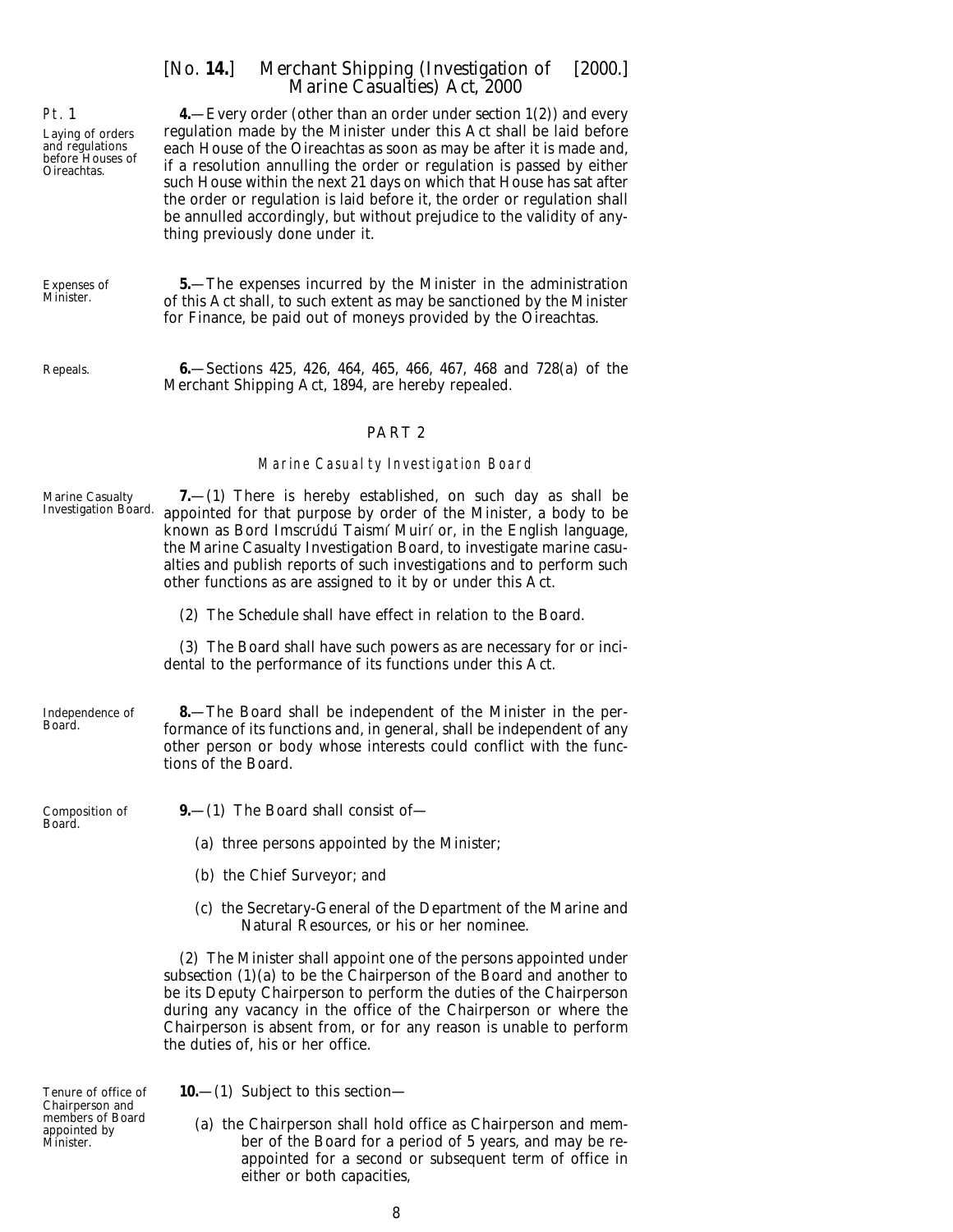- (*b*) the other members of the Board appointed under *section* Pt. 2 S.10*9(1)(a)* shall hold office for such period, not exceeding 5 years, as shall be specified by the Minister when appointing them, and may be re-appointed for a second or subsequent term of office not exceeding 5 years, and
- (*c*) a member of the Board holding office as a nominee of the Secretary-General of the Department of the Marine and Natural Resources shall hold office until such time as the Secretary-General nominates a replacement.

(2) The Chairperson or other member of the Board appointed under *section*  $9(1)(a)$  may resign the office of Chairperson or member, as the case may be, by letter addressed to the Minister, and the resignation shall take effect on the date of the receipt of the letter by the Minister.

(3) The Chairperson or other member of the Board shall vacate the office of Chairperson and member on attaining the age of 70 years.

- (4) Where the Chairperson or other member of the Board—
	- (*a*) accepts nomination as a member of Seanad Éireann,
	- (*b*) is nominated as a candidate for election to either House of the Oireachtas or to the European Parliament, or
	- (*c*) is regarded pursuant to Part XIII of the Second Schedule to the European Parliament Elections Act, 1997, as having been elected to the European Parliament,

he or she shall thereupon cease to be the Chairperson or a member of the Board.

(5) The Minister may remove the Chairperson or other member of the Board from office—

- (*a*) if the Chairperson or member becomes incapable through ill-health of effectively performing his or her functions,
- (*b*) for stated misbehaviour, or
- (*c*) notwithstanding *section 8*, if the Chairperson's or member's removal appears to the Minister to be necessary for the effective performance by the Board of its functions,

and the Minister shall cause to be laid before each House of the Oireachtas a statement in writing of the reasons for any such removal.

- (6) Where the Chairperson or other member of the Board—
	- (*a*) is adjudged bankrupt or makes, under the protection or procedure of a court, a composition or arrangement with creditors, or
	- (*b*) is convicted on indictment by a court of competent jurisdiction,

he or she shall thereupon be disqualified from holding, and shall cease to hold, office as Chairperson or member of the Board.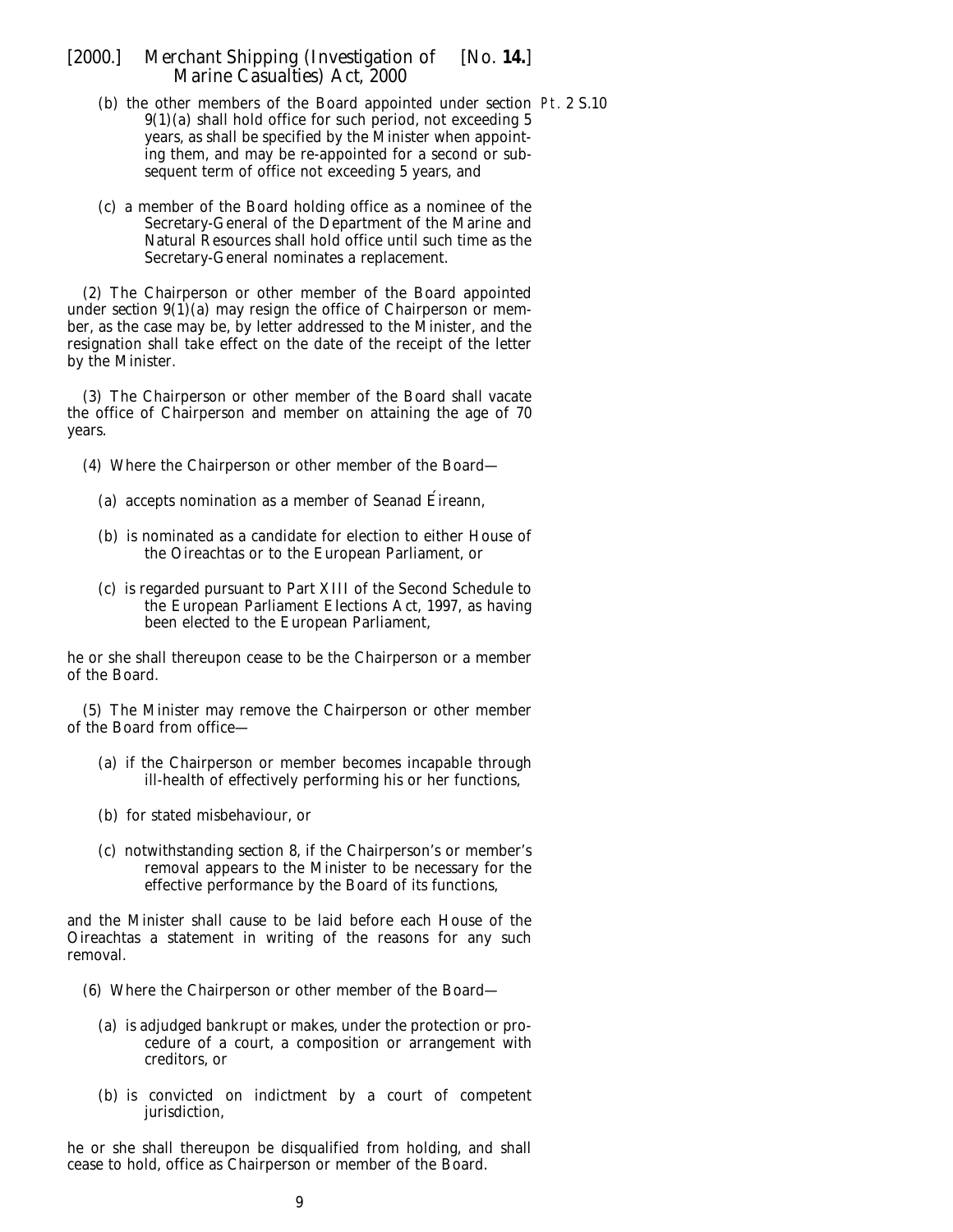**11.**—There shall be paid by the Board to the Chairperson and each other member of the Board appointed under *section 9(1)(a)*, such remuneration and allowances for expenses as the Minister, with the consent of the Minister for Finance, determines.

**12.**—(1) It shall be the function of the Chairperson to ensure the efficient performance of the functions of the Board.

(2) Where the Chairperson is of the opinion that the conduct of a member of the Board has been such as to bring the Board into disrepute or has been prejudicial to the effective performance by the Board of its functions, the Chairperson may, in his or her discretion—

- (*a*) require the member to attend before him or her for interview, and, on the member so attending, interview the member privately and inform the member of that opinion, or
- (*b*) otherwise investigate the matter and, if he or she considers it appropriate to do so, report to the Minister the result of the investigation.

Meetings and procedure of Board. the performance of its functions. **13.**—(1) The Board shall hold such meetings as are necessary for

> (2) Subject to any provision of this Act which regulates, or otherwise affects, the procedure of the Board, the Board shall regulate its own procedure.

> (3) The Board may perform any of its functions through a person who has been duly authorised by the Board to perform those functions.

Quorum, vacancies, **14.**—(1) The quorum for a meeting of the Board shall be the Chairperson or Deputy Chairperson and 2 other members.

> (2) Subject to *subsection (1)*, the Board may act notwithstanding a vacancy in the office of Chairperson, Deputy Chairperson or among the other members.

> (3) Where a vacancy occurs in the office of Chairperson, Deputy Chairperson or other member appointed under *section 9(1)(a)*, the Minister shall, as soon as practicable, take steps to fill the vacancy.

> (4) Where the office of Chief Surveyor is vacant, the Secretary-General of the Department of the Marine and Natural Resources shall nominate a further member to the Board until such time as the office of Chief Surveyor is filled.

> > 10

Secretary of Board. **15.**—An officer of the Minister who is an established civil servant for the purpose of the Civil Service Regulation Act, 1956, and who is seconded to the Board for that purpose, either on a whole-time or part-time basis, shall act as secretary of the Board.

<span id="page-9-0"></span>Pt. 2

etc.

Remuneration, etc., of Chairperson and members of Board appointed by Minister.

Chairperson to ensure efficient performance of functions of Board.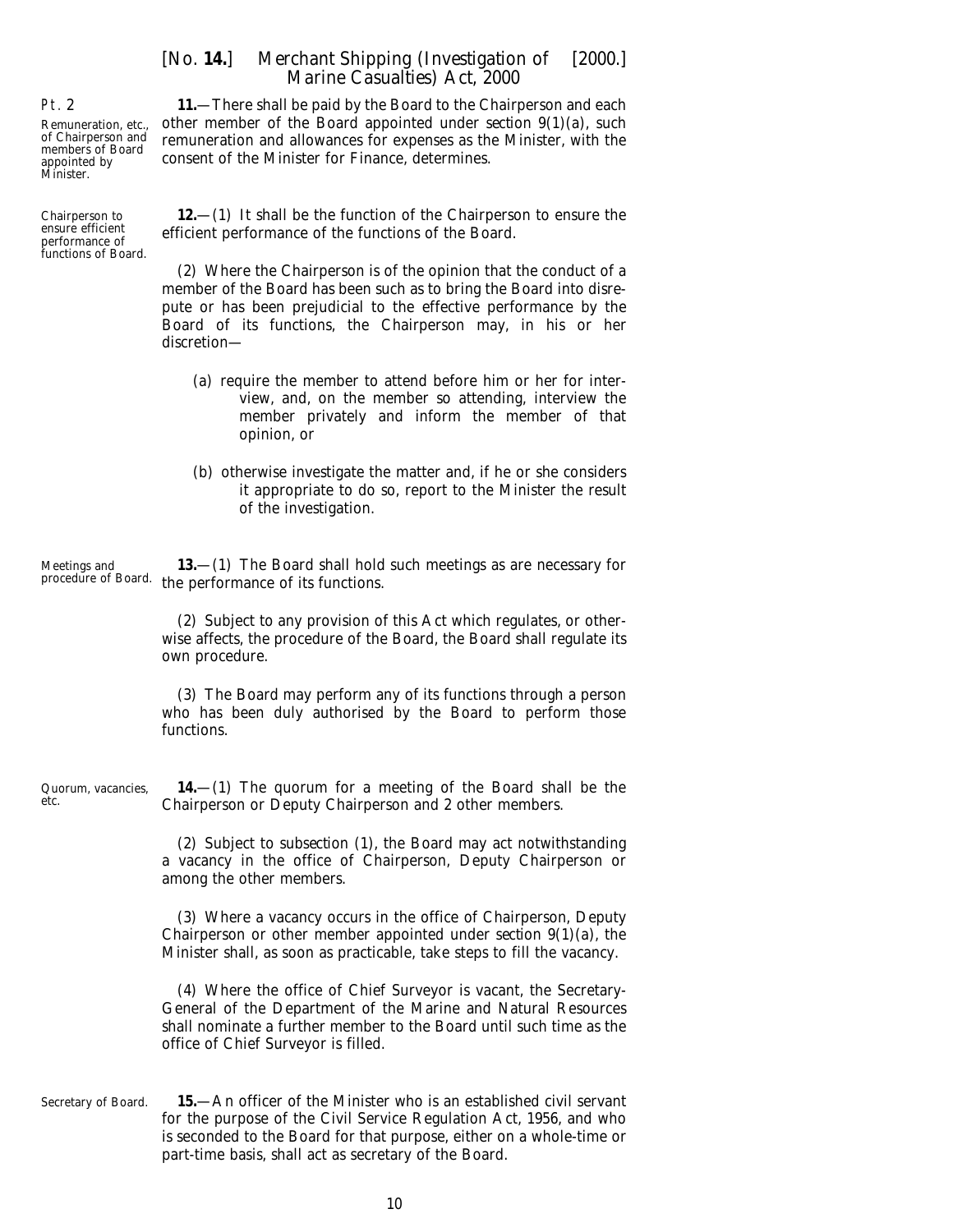<span id="page-10-0"></span>16 - (1) The Board may, from time to time, engage such consult- Pt. 2 ants, advisers and investigators (including investigators nominated by  $\,$   $_{\rm Consultants,}$ the Chief Surveyor from the Marine Survey Office of the Depart-advisers and ment of the Marine and Natural Resources) as it considers necessary investigators. for the performance of its functions and any fees due to a consultant or adviser or investigator (other than an investigator from the Marine Survey Office) so engaged shall be paid by the Board out of moneys made available by the Oireachtas.

(2) A person may notify the Board in writing of his or her willingness to be engaged by the Board as a consultant, adviser or investigator and give to the Board particulars of his or her qualifications and experience, and the Board shall maintain a list of such persons.

(3) The Board shall, in engaging a consultant, adviser or investigator under this section, have regard to the list maintained under *subsection (2)*, but nothing in this subsection shall be construed as precluding the Board from engaging as a consultant, adviser or investigator a person whose name is not on the list.

(4) The Board shall include in its annual report a statement of the names of the persons, if any, engaged pursuant to this section during the year to which the report relates.

**17.**—(1) Where the Chairperson or other member of the Board, Disclosure of the secretary of the Board, or a consultant, adviser or investigator interests. engaged by the Board, has a pecuniary or other beneficial interest in, or material to, any vessel or the cargo of a vessel involved in a marine casualty, or to any other matter to be considered by the Board, he or she shall disclose to the Board the nature of the interest in advance of any consideration by the Board as to whether the marine casualty should be investigated, or any other matter relating to the marine casualty, and—

- (*a*) neither influence nor seek to influence a decision in relation to the investigation or matter,
- (*b*) take no part in any consideration of the investigation or matter, and
- (*c*) withdraw from the meeting of the Board for so long as the investigation is being considered or matter discussed by the Board and, in the case of the Chairperson or other member of the Board, shall not be counted towards a quorum at the meeting during that time.

(2) For the purposes of this section but without prejudice to the generality of *subsection (1)*, a person shall be regarded as having a beneficial interest if—

- (*a*) the person or a member of the person's household, or a nominee of the person or of a member of his or her household, is a member of a company or other body which has a beneficial interest in, or material to, a matter referred to in that subsection,
- (*b*) the person or a member of the person's household is in partnership with or is in the employment of a person who has a beneficial interest in, or material to, such a matter,
- (*c*) the person or a member of the person's household is a party to an arrangement or agreement (whether or not enforceable) concerning a vessel or the cargo of a vessel to which such a matter relates, or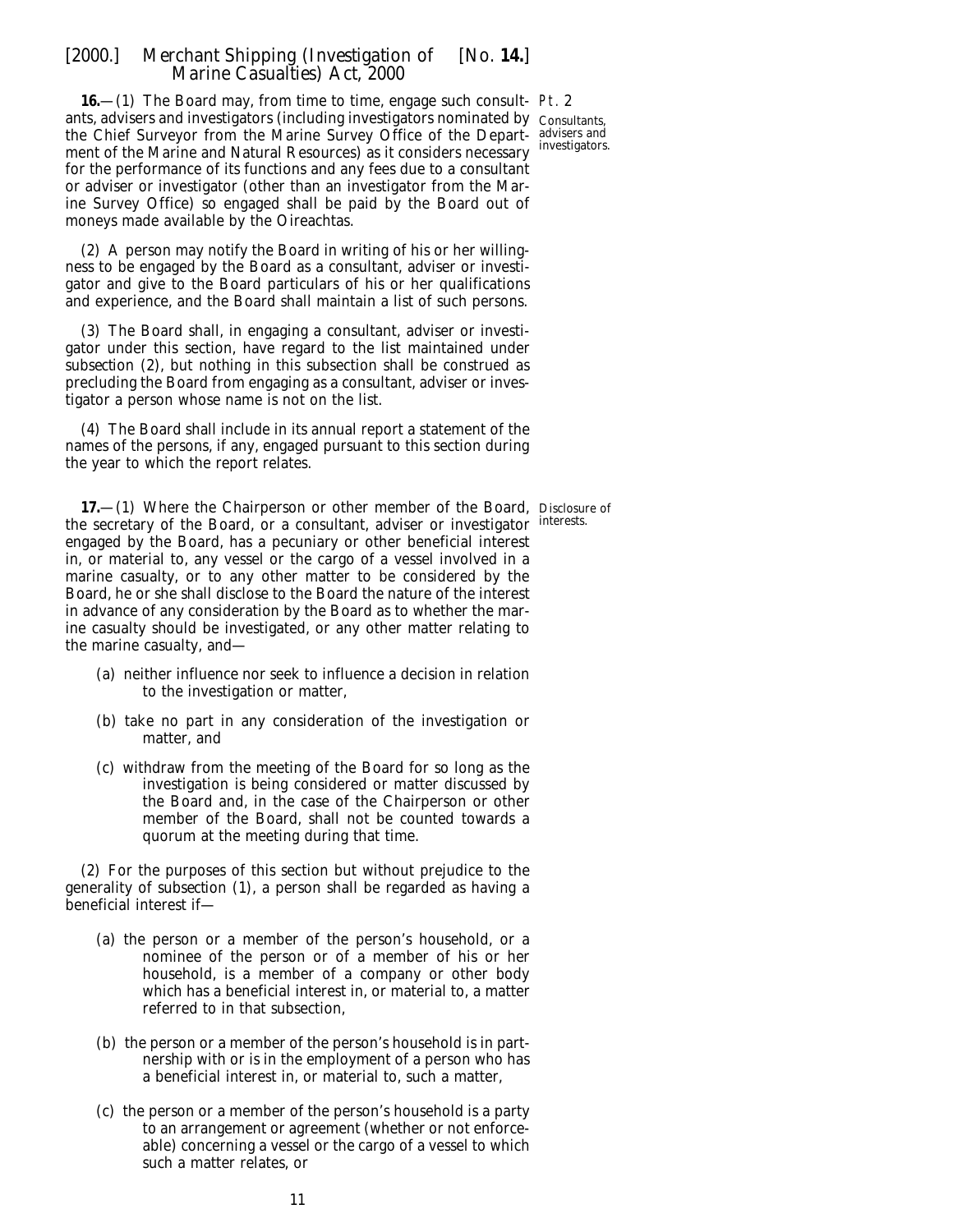<span id="page-11-0"></span>Pt. 2 S.17

(*d*) a member of the person's household has a beneficial interest in, or material to, such a matter.

(3) For the purposes of this section, a person shall not be regarded as having a beneficial interest in, or material to, a matter by reason only of an interest of the person or of a company or other body or person mentioned in *subsection (2)* which is so remote or insignificant that it cannot reasonably be regarded as likely to influence a person in considering or discussing a question in respect of a matter arising or coming before the Board or in performing a function in relation to such a matter.

(4) Where a question arises as to whether or not a course of conduct, if pursued by a person, would be a failure by the person to comply with the requirements of *subsection (1)*, the question shall be determined by the Board and particulars of the determination shall be recorded in the minutes of the meeting concerned.

(5) Where a disclosure is made to the Board pursuant to *subsection (1),* particulars of the disclosure shall be recorded by the Board.

(6) A person who fails to comply with *subsection (1)* or, when purporting to comply with that subsection, gives particulars which are false or which, to his or her knowledge, are misleading in a material respect, shall be guilty of an offence.

**18.**—(1) A person who discloses confidential information obtained by the person in his or her capacity as Chairperson or other member of the Board, secretary of the Board or consultant, adviser or investigator engaged by the Board, unless the person is authorised by the Board to do so or as otherwise authorised by law, shall be guilty of an offence.

(2) In *subsection (1)*, but subject to the Freedom of Information Act, 1997, ''confidential information'' includes information, or information of a particular class or description of information, expressed by the Board to be confidential.

Grants to Board. **19.**—The Minister may, after consultation with the Board in relation to its likely work programme and expenditure for a financial year, make grants of such amounts as may be sanctioned by the Minister for Finance out of moneys provided by the Oireachtas towards the expenditure incurred by the Board in the performance of its functions.

Accounts and audits.

**20.**—(1) The Board shall keep, in such form as may be approved by the Minister with the consent of the Minister for Finance, proper and usual accounts of all moneys received or expended by it.

(2) Accounts kept in pursuance of *subsection (1)* shall be submitted annually to the Comptroller and Auditor General for audit at such times as the Minister, with the consent of the Minister for Finance, directs and those accounts, when so audited, shall (together with the report of the Comptroller and Auditor General on the accounts) be presented to the Minister who shall cause copies of the audited accounts, and the report, to be laid before each House of the Oireachtas.

Disclosure of confidential information.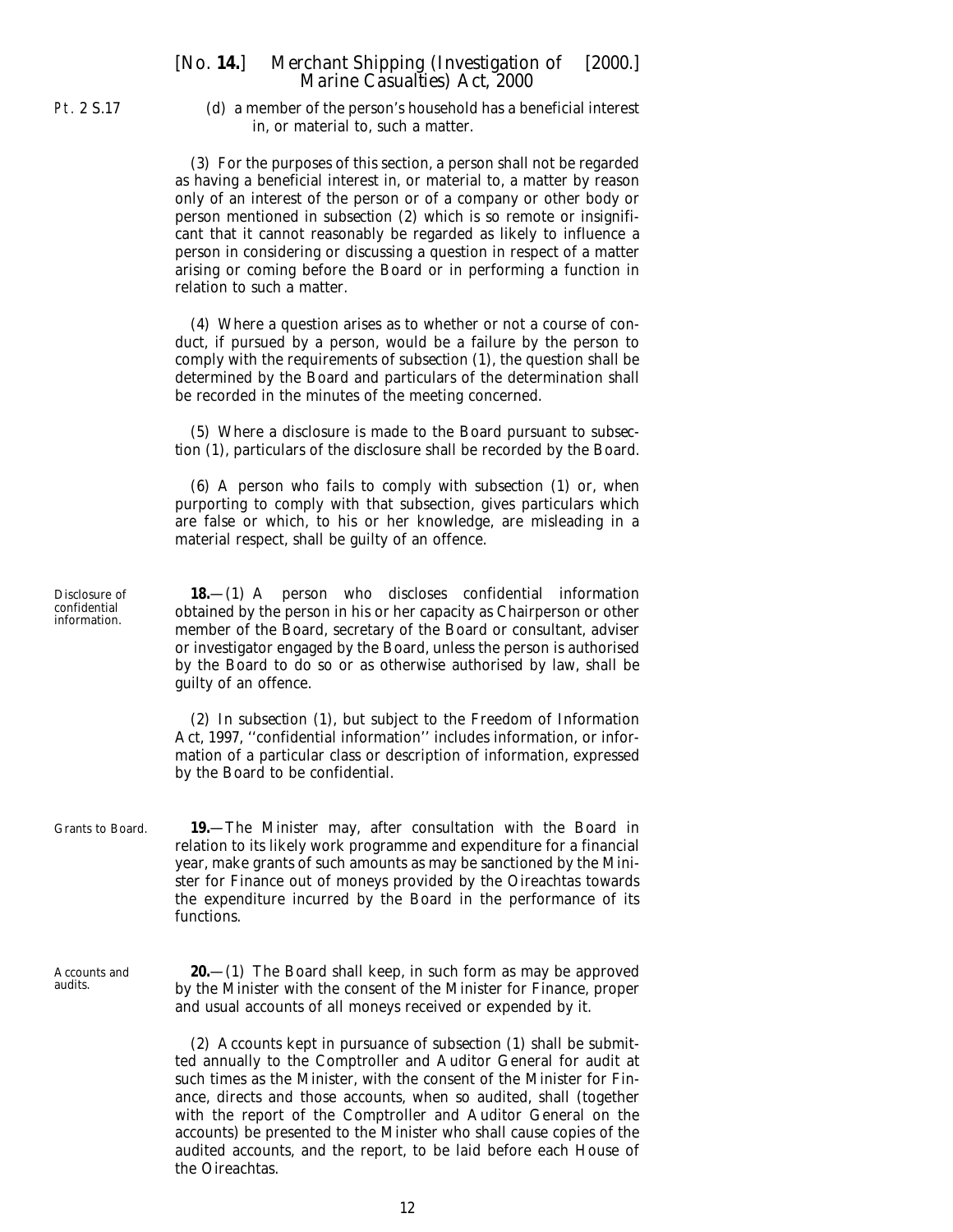<span id="page-12-0"></span>**21.**—(1) As soon as practicable, but not later than 6 months, after Pt. 2 the end of each financial year, the Board shall, in writing, report to Annual report, etc. the Minister on its proceedings in that year and the Minister shall cause copies of the report (the ''annual report'') to be laid before each House of the Oireachtas.

(2) The annual report shall identify the marine casualties occurring during the year to which it relates and contain a summary of the position in respect of investigations of marine casualties ongoing or completed during the year.

(3) The Board shall give to the Minister such information relating to the performance of its functions as the Minister may from time to time request.

**22.** (1) The Board shall keep itself informed of the policies, Board to keep itself objectives, resolutions and guidelines of any public authority the  $\frac{1}{2}$  mottors of certain functions of which have, or may have, a bearing on the matters with which the Board is concerned.

(2) After consultation with the Board, the Minister may, where he or she considers it expedient, make regulations under *section 3* to give effect to the policies, objectives, resolutions or guidelines of a public authority concerning the investigation of marine casualties or the publication of reports into the investigation of marine casualties.

(3) In this section, ''public authority'' means the Minister, the European Commission, the International Maritime Organisation and any other authority in the State or abroad which, in the opinion of the Board, has functions that have, or may have, a bearing on matters with which the Board is concerned.

#### PART 3

#### **Marine Casualties**

#### *Reporting of Marine Casualties*

**23.**—(1) An owner, charterer, master, skipper, person in charge, Initial notification ship's agent, ship's manager or ship's husband of a vessel involved in of marine a marine casualty shall, by using the quickest feasible means, notify the Chief Surveyor or any other marine surveyor in the Marine Survey Office of the Department of the Marine and Natural Resources of the casualty immediately he or she is aware that the marine casualty has occurred or commenced, or as soon as practicable thereafter.

(2) There shall be included in the notification such relevant information as is known to the person notifying the marine casualty, including the name and description of the vessel, its position, the number of persons on board and as accurate a summary as possible of the marine casualty.

(3) A person required by *subsection (1)* to notify a marine casualty who without reasonable excuse fails to do so shall be guilty of an offence.

**24.**—(1) If requested by the Board or the investigator, every Comprehensive owner, charterer, master, skipper, person in charge, ship's agent, report of marine ship's manager and ship's husband of a vessel involved in a marine casualty and any other person the Board or the investigator considers may have knowledge of the casualty, shall make a comprehensive

casualties.

casualties.

matters.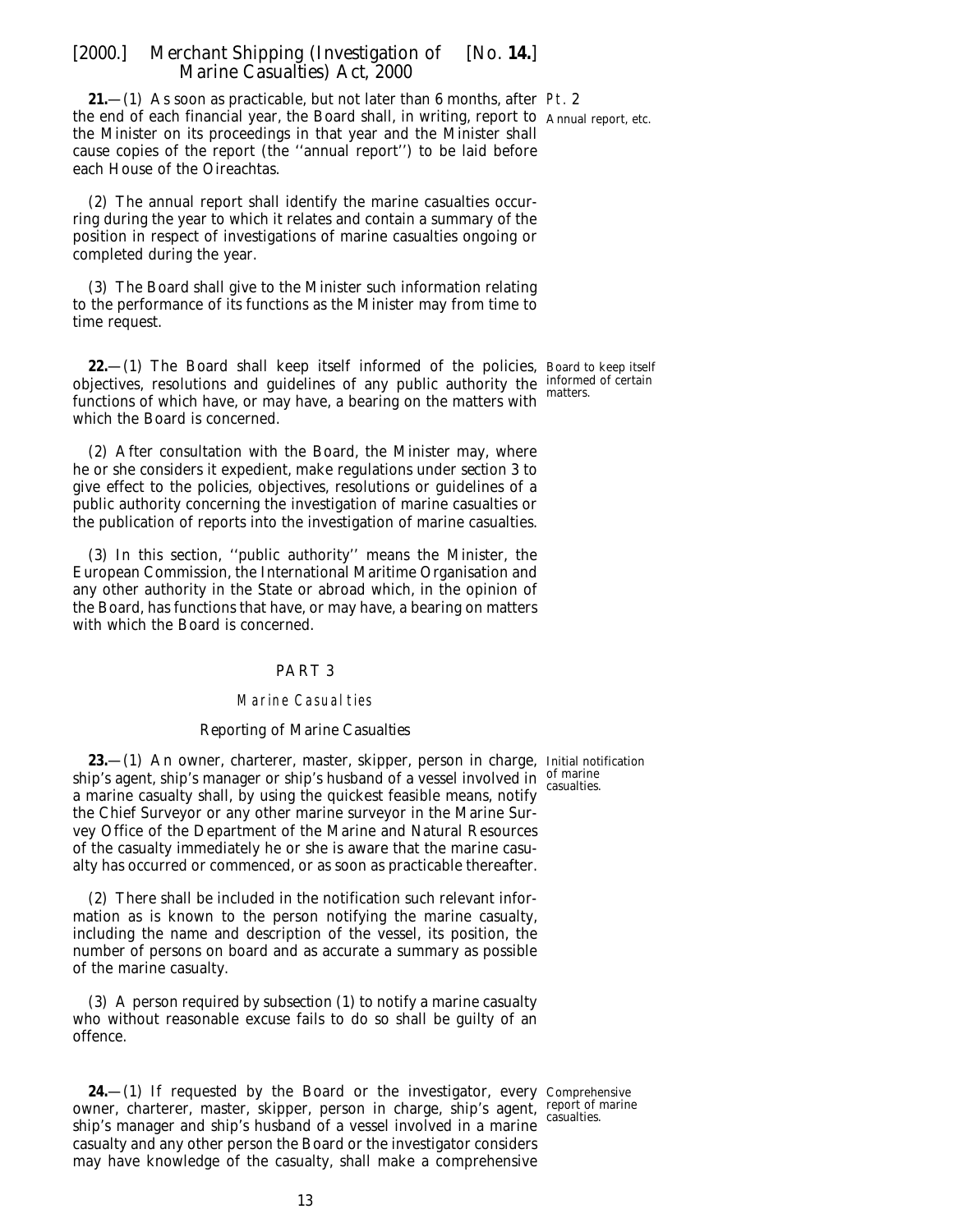written and signed report to the Board, which shall include all relevant details of the casualty known to the person making the report, and shall supply such additional relevant information known to the person as the Board or the investigator requests.

(2) Without prejudice to its generality, the expression ''relevant details'' in *subsection (1)* includes—

- (*a*) the name and description of the vessel and its International Maritime Organisation (IMO) number, where applicable,
- (*b*) if the vessel is registered, the name of the flag state,
- (*c*) the names of the owner, charterer, master, skipper, person in charge, ship's agent and ship's husband, and the names of all persons killed, lost or seriously injured as a result of or arising out of the marine casualty,
- (*d*) the date and local time of the marine casualty,
- (*e*) the last point of departure and next point of intended landing of the vessel,
- (*f*) the position of the vessel when the marine casualty commenced or occurred,
- (*g*) the number of passengers and crew on board the vessel when the marine casualty commenced or occurred and, where practicable, the names and addresses of the passengers and crew,
- (*h*) the extent of damage caused to the vessel and to any other vessel,
- (*i*) the extent of damage caused to the environment,
- (*j*) a description of the cargo of the vessel, and
- (*k*) the quantity of any substance on board the vessel which, if released into the sea or other environment, would be or be likely to cause pollution as defined in the Sea Pollution Act, 1991, or otherwise.

(3) A person required by *subsection (1)* to make a comprehensive report of a marine casualty who fails to do so shall be guilty of an offence.

#### *Investigations*

**25.**—(1) The purpose of an investigation under this Part is to establish the cause or causes of a marine casualty with a view to making recommendations for the avoidance of similar marine casualties.

(2) It shall not be the purpose of an investigation to attribute blame or fault.

Investigations.

Purpose of investigations.

> **26.**—(1) Where the Board considers that an investigation is warranted and feasible, it may investigate—

(*a*) a marine casualty, or

14

<span id="page-13-0"></span>Pt. 3 S.24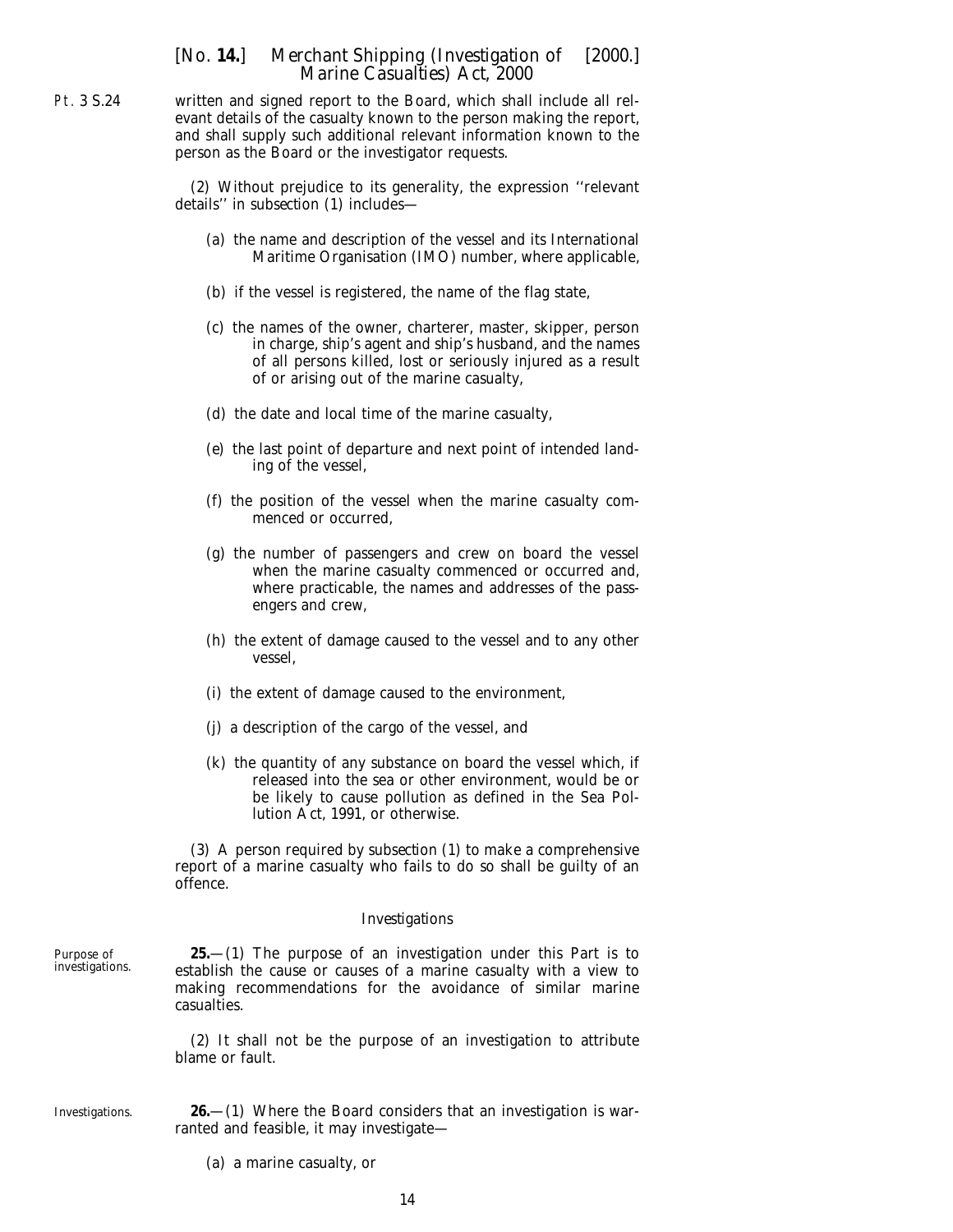<span id="page-14-0"></span>(*b*) after consultation with the Minister, the nature and cause of Pt. 3 S.26 any accident or damage which any vessel has sustained or caused, or is alleged to have sustained or caused, which, if the vessel had been an Irish registered vessel, would be a marine casualty.

(2) The Board may appoint any person engaged in accordance with *section 16(1)* who, in the opinion of the Board, is suitably qualified to undertake or assist in the undertaking of the investigation of marine casualties, to investigate and report back to the Board, or assist in the investigation, of one or more than one marine casualty on behalf of the Board.

(3) The Board shall issue to a person appointed under *subsection (2)* a warrant of his or her appointment and the person shall, on demand by any person affected by the investigation, show the warrant to that person.

(4) A person who obstructs, impedes or improperly influences, or attempts to obstruct, or impede or improperly to influence, an investigation shall be guilty of an offence.

**27.**—(1) Subject to *subsection (2)*, an investigator may, by the use Power to conduct of reasonable force if necessary, enter any place or premises or investigation. means of transport (including a vessel) for the purpose of carrying out an investigation (including to question a person whom he or she believes, on reasonable grounds, may have information concerning the marine casualty in respect of which the investigator is appointed under *section 26*).

(2) Except with the consent of the occupier, an investigator shall not enter a private dwelling unless he or she has obtained a warrant from the District Court under *section 28* authorising such entry.

(3) An investigator may search any place or premises or means of transport he or she may enter for the purposes of an investigation under this Part and take possession of and remove any object which he or she believes on reasonable grounds to be relevant to the conduct of the investigation that is found in the course of the search.

**28.**—(1) If a judge of the District Court is satisfied on the sworn Search warrant. information of an investigator that there are reasonable grounds for suspecting that there is information or an object required by an investigator for the purposes of an investigation under this Part held in any place or premises or means of transport (including a vessel), the judge may issue a warrant authorising an investigator, accompanied where appropriate by other investigators or by a member of the Garda Síochána, at any time or times within one month from the date of issue of the warrant, on production of the warrant if so required, to enter that place or those premises or means of transport, if need be by the application of reasonable force, and exercise therein or thereon all or any of the powers conferred on an investigator under this Act.

(2) An investigator, where he or she considers it necessary, may require a member of the Garda Síochána to assist the investigator when exercising a power of entry or otherwise conferred on an investigator by or under this Act which may involve the use of force, and a member of the Garda Síochána so required shall, unless he or she has a reasonable excuse for not doing so, comply with the requirement.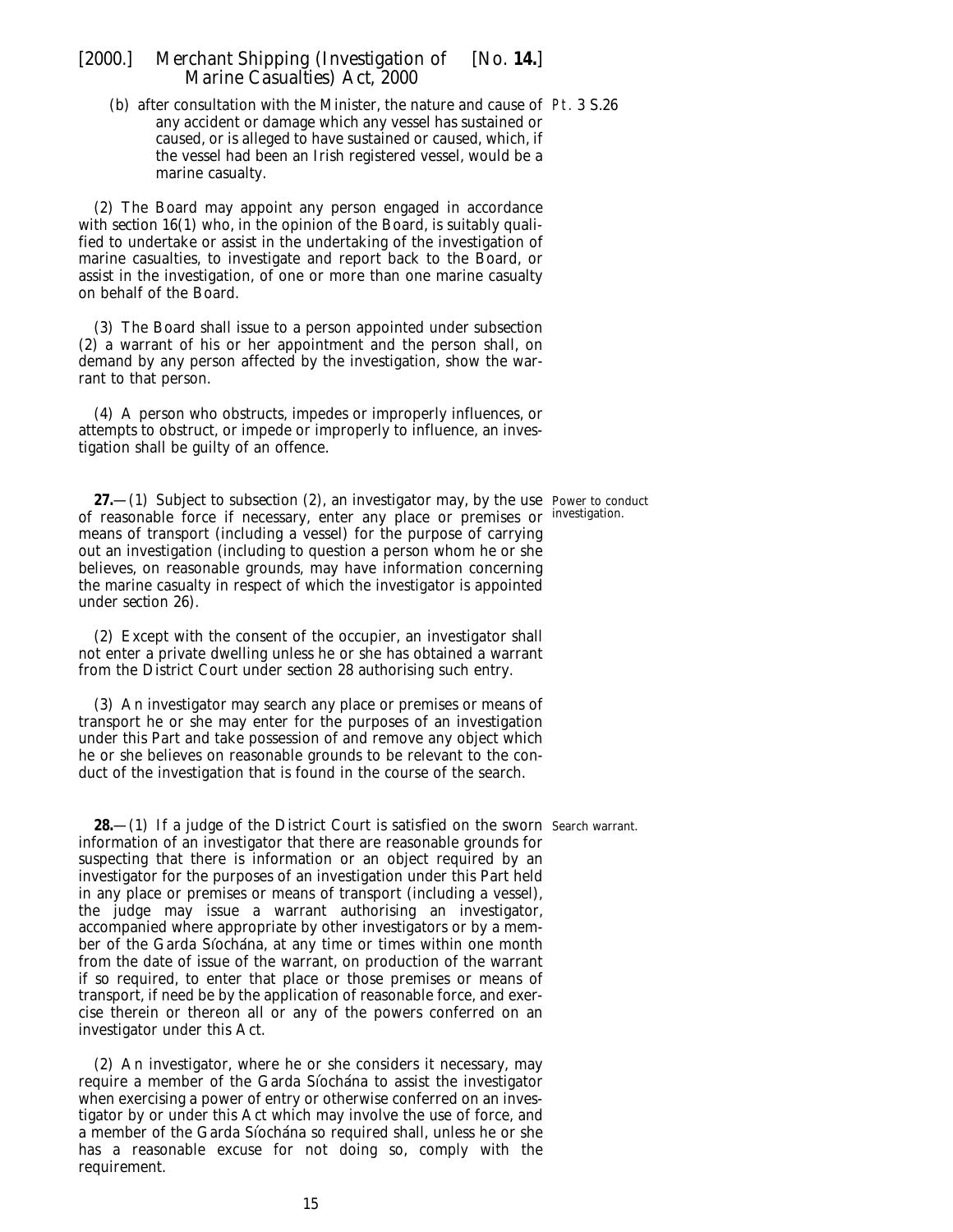**29.**—(1) Where possession of an object is taken by an investigator under *section 27(3)*, the investigator—

- (*a*) may, subject to *paragraph (b)*, cause such tests, including tests to destruction, to be conducted on the object as necessary for the purposes of the investigation,
- (*b*) shall to the extent that is practical and safe to do so and does not unreasonably impede the progress of the investigation—
	- (i) take all reasonable measures to invite the owner of the object, and any person who appears on reasonable grounds to be entitled to possession of the object, to be present at any tests referred to in *paragraph (a)*, and
	- (ii) allow persons referred to in *subparagraph (i)* to be present at those tests,

and

(*c*) subject to the need to conduct such tests, shall cause the object to be preserved pending its return to that owner or person, or to the person from whom possession was taken, as soon as possible after it has served the purpose for which possession of the object was taken.

(2) An investigator may take any measurements or photographs, or make any tape, electrical or other recordings, he or she considers necessary for the purposes of an investigation, examination or inquiry made by him or her under this Act.

(3) An investigator shall have unhampered access to any vessel wreckage and the place where it is located, and unrestricted control over it, to ensure that a detailed examination can be made without delay by persons who under this Act are entitled to participate in any investigation in connection with the wreckage or marine casualty from which it resulted.

(4) An investigator may give to any person in or in the vicinity of a vessel or the wreckage of a vessel involved in a marine casualty, or any site or object the investigator considers, on reasonable grounds, might be relevant to the investigating of the marine casualty, such directions to prevent or regulate the access of the person to the vessel, wreckage, site or object, and for such period, as the investigator considers necessary to enable a proper investigation of the marine casualty or such inquiry to be carried out under this Act.

(5) A direction under *subsection (4)* may be given orally or in writing, or generally to all persons by a written notice affixed on or in such a way in the vicinity of the vessel, wreckage, site or object so as to be clearly visible to the public or persons to whom it is directed, or by any other means the investigator considers necessary to inform the public generally.

Provision of records and other information.

**30.**—(1) Where in the opinion of an investigator an inspection of such record may be necessary for the purpose of an investigation, the investigator may require a person to deliver to a place nominated by the investigator, and within such reasonable period as the investigator specifies, any record, to enable the investigator to inspect and copy it, and the person shall comply with the requirement.

<span id="page-15-0"></span>Pt. 3 Power of investigators.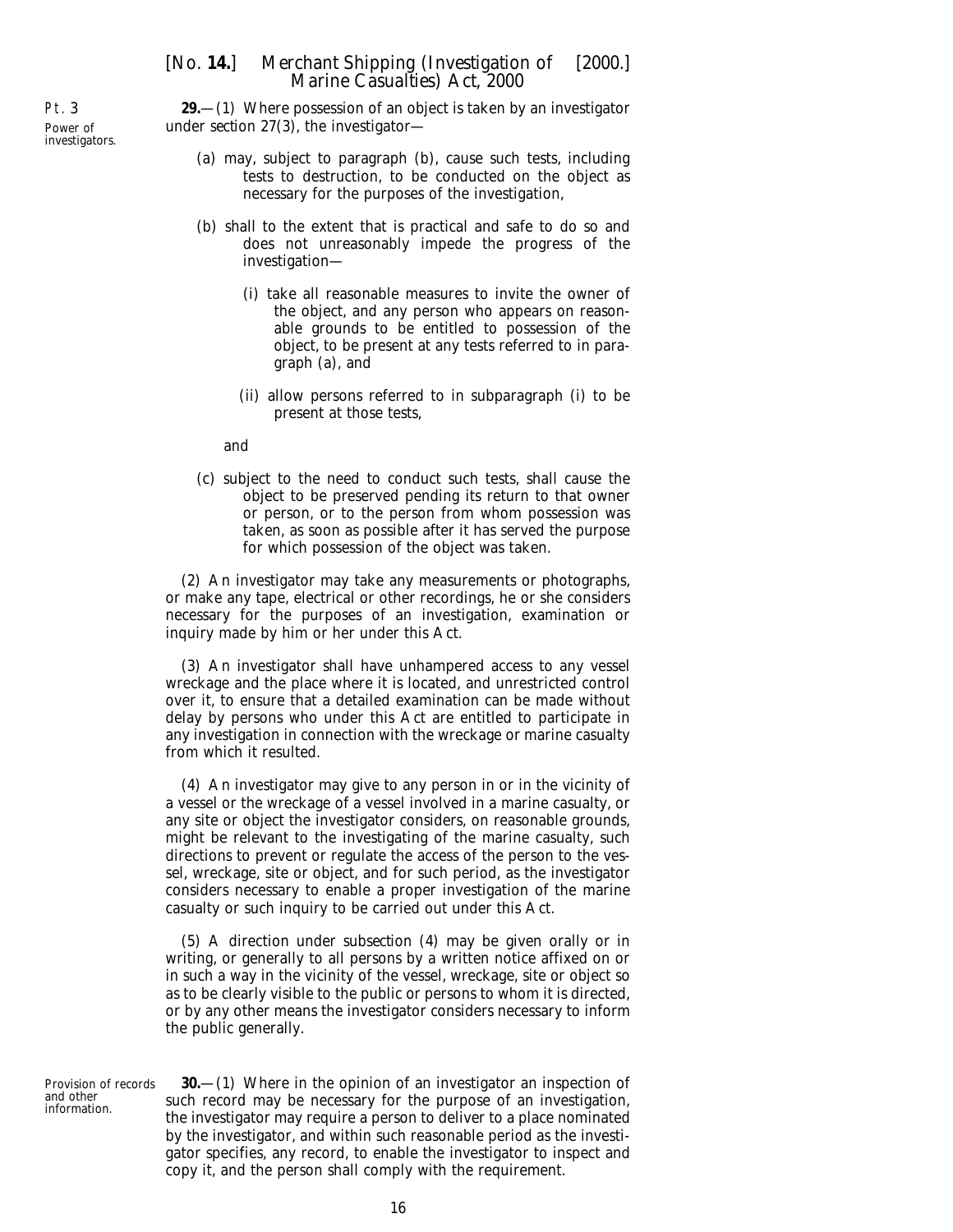<span id="page-16-0"></span>(2) An investigator may require the attendance before him or her Pt. 3 S.30 of any person in the jurisdiction for the purpose of providing to the investigator any information which may be known to the person and which, in the investigator's opinion may be necessary for the purpose of an investigation, and the person shall comply with the requirement.

(3) A person required to attend before an investigator in accordance with *subsection (2)* shall be entitled to the reimbursement by the Board of reasonable expenses incurred in connection with his or her attendance.

- (4) The investigator may, for the purposes of the investigation—
	- (*a*) examine any person required to attend before him or her in accordance with *subsection (2)* and may require answers or returns to any inquiry he or she thinks fit to make; and
	- (*b*) administer an oath and require any person examined to make and sign a declaration of the truth of the statements made by the person in his or her examination.

(5) An investigator may make such copies or take such extracts from the information gathered under *subsection (4)* as the investigator considers necessary for the purposes of the investigation.

(6) If a person objects to answering a question asked of him or her as a witness at an investigation or inquiry on the grounds that the answer might tend to incriminate the person or make the person liable to a penalty, and the person is informed of his or her obligation to answer the question, the person shall not refuse to answer the question but the answer given on that occasion shall not be admissible as evidence in criminal or other proceedings against the person other than proceedings against him or her in respect of the falsity of the answer or the failure to answer the question.

(7) A person who fails to comply with this section (including a requirement of an investigator under this section) shall be guilty of an offence and shall be liable on summary conviction to a fine not exceeding £1,000.

**31.**—(1) Where an investigator believes on reasonable grounds Medicalor physical that the physical or medical examination of a person who is directly examination. or indirectly involved in the operation of any vessel is or may be relevant to the investigation, the investigator may, by notice in writing signed by the investigator, require—

- (*a*) the person, within such time (not exceeding 12 hours in the case of an examination or test for the presence or level, if any, of intoxicants in the person's blood), and at such place, as is specified in the notice, to submit to a physical or medical examination or to give samples for analysis or testing, or
- (*b*) a medical practitioner or other person examining or who has examined a person involved in the operation of a vessel or who has analysed or tested samples referred to in *paragraph (a)*, whether at the request of the investigator or otherwise, to provide to the investigator a report on the results of any such examination, analysis or test.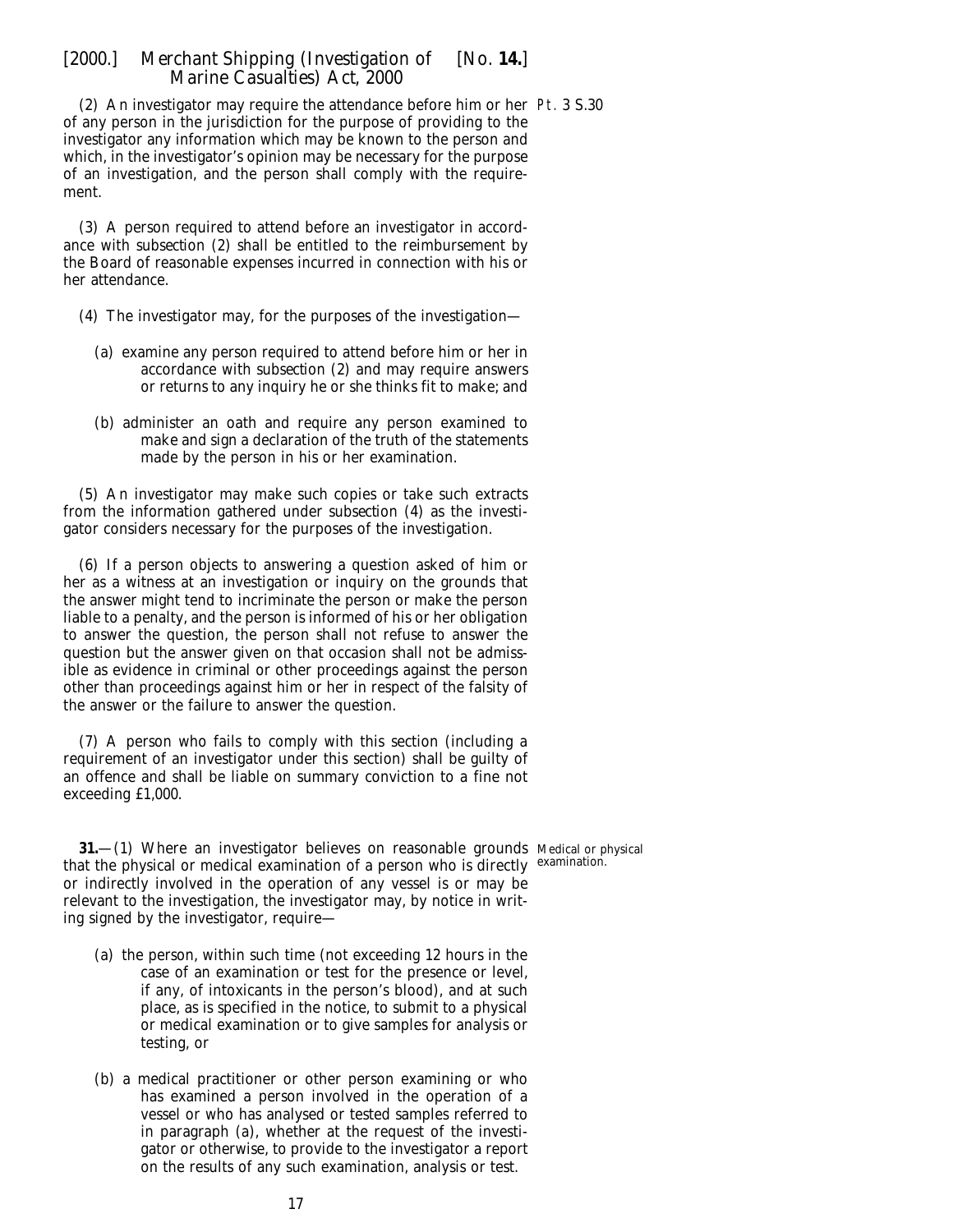<span id="page-17-0"></span>Pt. 3 S.31

(2) A medical practitioner may refuse to carry out an examination under *subsection (1)* on medical grounds.

(3) A person who, without reasonable excuse, fails to comply with this section (including a requirement of an investigator under this section) is guilty of an offence and is liable on summary conviction to a fine not exceeding £1,000.

(4) In this section, ''intoxicants'' includes alcohol and drugs and any combination of drugs or of drugs and alcohol.

Detention of and interference with vessels, etc.

**32.**—(1) An investigator may detain a vessel involved in a marine casualty for such period as he or she thinks necessary for the proper investigation of the marine casualty and may give to any person on or apparently in charge of the vessel such directions as the investigator thinks necessary to effect that detention.

(2) An investigator may, by notice in writing to a member of the crew of a vessel involved in a marine casualty, require that person to stay in the vicinity, and for a period not exceeding 24 hours, specified in the notice, where in the investigator's opinion the presence of the person is necessary for the proper investigation of the marine casualty.

(3) A requirement under *subsection (2)* may be subject to such conditions as the investigator thinks fit and specifies in the notice.

(4) A person who, without lawful excuse, refuses or fails to comply with—

- (*a*) a direction under *subsection (1)*, or
- (*b*) a requirement under *subsection (2)* or a condition to which it is subject,

shall be guilty of an offence.

(5) The Board may apply to the District Court for a Court Order—

- (*a*) prohibiting the interference by any person, except a person authorised by the Board, with a vessel, including a wrecked or sunken vessel, or
- (*b*) detaining the crew of a vessel,

involved in a marine casualty, for such period as is necessary to enable the proper investigation of the marine casualty, and the Court may order accordingly.

Board may re-open investigation. **33.**—(1) The Board may re-open a completed investigation if satisfied there is new evidence available which could be likely to materially alter the findings of the investigation and the purpose of the investigation would be served by re-opening it.

> (2) This Act shall apply to a re-opened investigation in the same way as it applies to an investigation.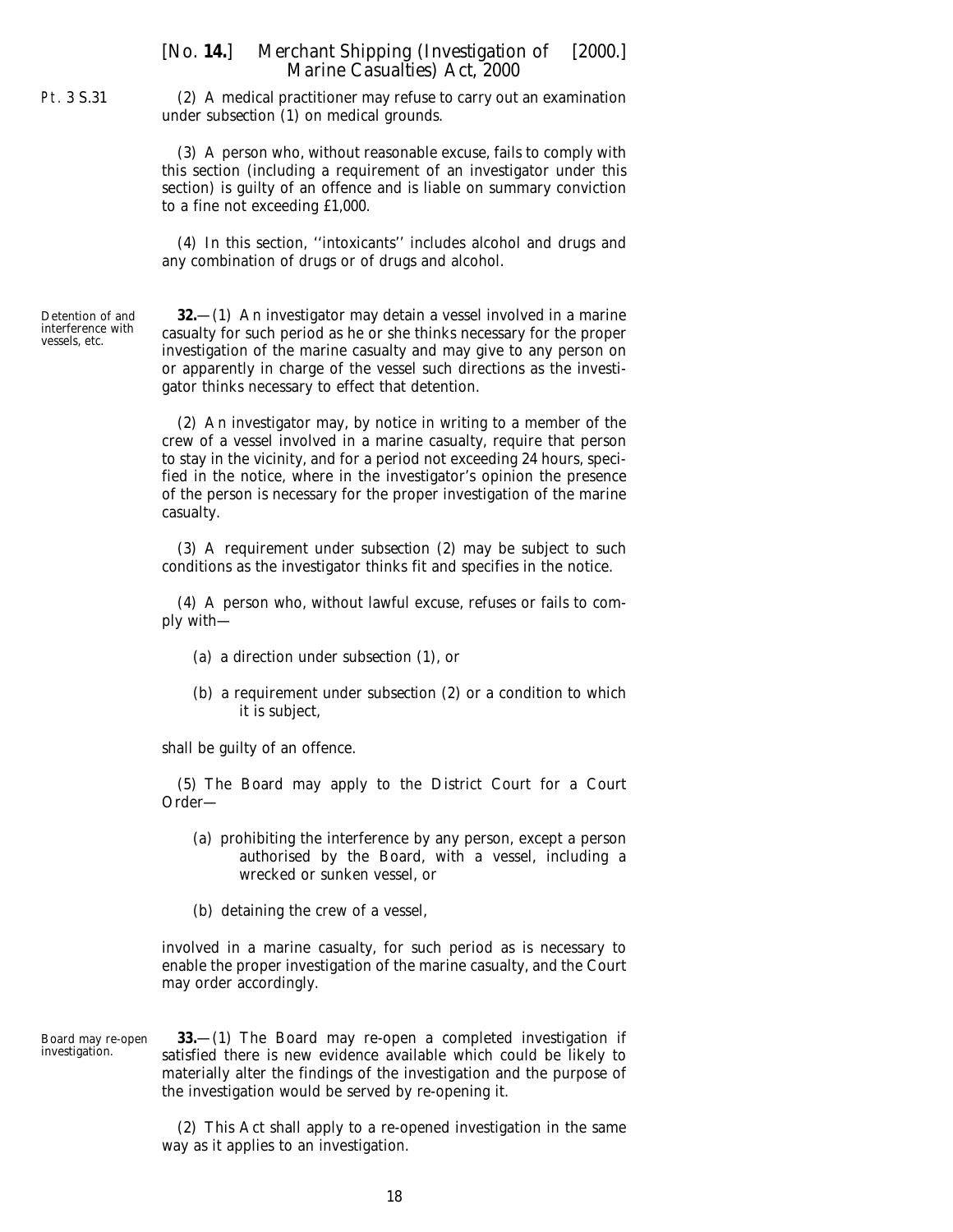#### *Reports of Findings of Investigation*

Pt. 3

<span id="page-18-0"></span>**34.**—(1) The Board shall publish a report of an investigation into Publication of a marine casualty in such form as it thinks appropriate and shall immediately transmit a copy to the Minister. report.

(2) The Board shall endeavour to publish the report within 9 months after the notification of the marine casualty under *section 23*.

(3) Where it appears to the Board that it would not be possible or appropriate in the circumstances to publish the report within the 9 month period, it shall, within that period, give to the Minister its reasons as to why the report cannot be published within the period and indicate the estimated period within which it expects the report will be published.

(4) The Board may, at any time during an estimated period indicated by it under *subsection (3)*, publish one or more interim reports of the investigation.

(5) *Sections 35* and *36* shall apply to an interim report in the same way as they apply to a report under *subsection (1)*.

**35.—(**1) The report of an investigation into a marine casualty shall Contents of report. record all relevant findings of the investigator during the investigation.

(2) Having regard to *section 25*, if the investigator succeeds in establishing the cause or causes, or probable cause or causes, of the marine casualty, the report shall indicate it or them.

(3) Having regard to *section 25*, the report shall outline any recommendations the Board considers to be warranted and feasible for the avoidance of similar marine casualties.

(4) Although it shall not be the purpose of the report to attribute blame or fault, *section 25* shall not prevent the reporting of relevant findings of an investigator in accordance with *subsection (1)*, the indicating of the cause or causes or probable cause or causes of the casualty in accordance with *subsection (2)* or the making of recommendations in accordance with *subsection (3),* of this section.

(5) To avoid doubt, copyright in a published report or interim report remains with the Board, but the copyrighted material may be freely used for educational purposes.

**36.**—(1) Before publishing a report, the Board shall send a draft Preparation of draft of the report or sections of the draft report to any person who, in its report and<br>intervations of opinion, is likely to be adversely affected by the publishing of the affected persons.report or sections or, if that person be deceased, then such person as appears to the Board best to represent that person's interest.

(2) A person to whom the Board sends a draft in accordance with *subsection (1)* may, within a period of 28 days commencing on the date on which the draft is sent to the person, or such further period, not exceeding 28 days, as the Board in its absolute discretion thinks fit, submit to the Board in writing his or her observations on the draft.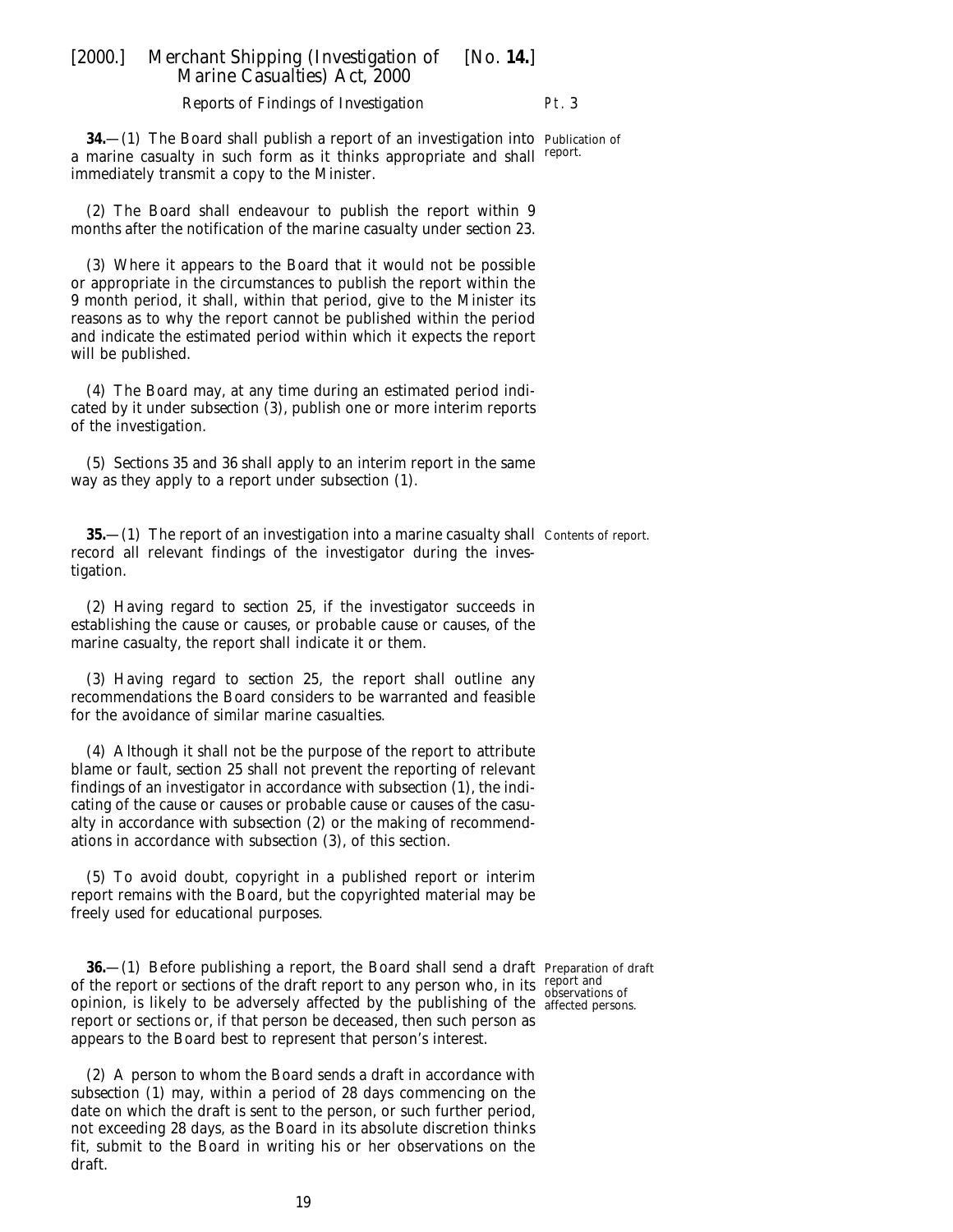(3) A person to whom a draft has been sent in accordance with *subsection (1)* may apply to the Board for an extension, in accordance with *subsection (2)*, of the period in which to submit his or her observations on the draft.

(4) Observations submitted to the Board in accordance with *subsection (2)* shall be included in an appendix to the published report, unless the person submitting the observations requests in writing that the observations be not published.

(5) Where observations are submitted to the Board in accordance with *subsection (2)*, the Board may, at its discretion—

- (*a*) alter the draft before publication or decide not to do so, or
- (*b*) include in the published report such comments on the observations as it thinks fit.

(6) A person to whom a draft has been sent in accordance with *subsection (1)* shall not publish or publicise, or cause to have published or publicised, the draft or its contents, except with the prior consent in writing of the Board.

(7) A person who contravenes *subsection (6)* shall be guilty of an offence and shall be liable on summary conviction to a fine not exceeding £1,500 or to imprisonment for a term not exceeding 12 months, or both.

#### *Protection for Actions in Good Faith*

**37.**—(1) The Minister, the Board, an investigator investigating a marine casualty and any other person involved in an investigation or preparing a report shall be immune from all claims for damages arising from the conduct of the investigation and the publication of the report of such investigation, where they act in good faith.

(2) In *subsection (1)*, ''report'' includes a draft report referred to in *section 36(1)*, an interim report under *section 34(4)* and a draft interim report, and it also includes written observations on a draft report or draft interim report, and comments on any such observations, as referred to in *section 36*.

#### *Inquiries into Marine Casualties*

**38.**—(1) The Minister may, where he or she considers it necessary and after consultation with the Board, direct that an inquiry be held into a marine casualty.

(2) The following provisions shall have effect in relation to an inquiry under this section:

- (*a*) the Minister shall appoint a competent person or persons to hold the inquiry, and may appoint any person possessing legal or special knowledge to act as an assessor to assist in the inquiry;
- (*b*) the tribunal shall hold the inquiry in such manner and under such conditions as it thinks appropriate;
- (*c*) the tribunal shall have for the purposes of the inquiry all the powers of a judge of the District Court when hearing a

Immunities from claims.

#### Tribunal of inquiry.

<span id="page-19-0"></span>Pt. 3 S.36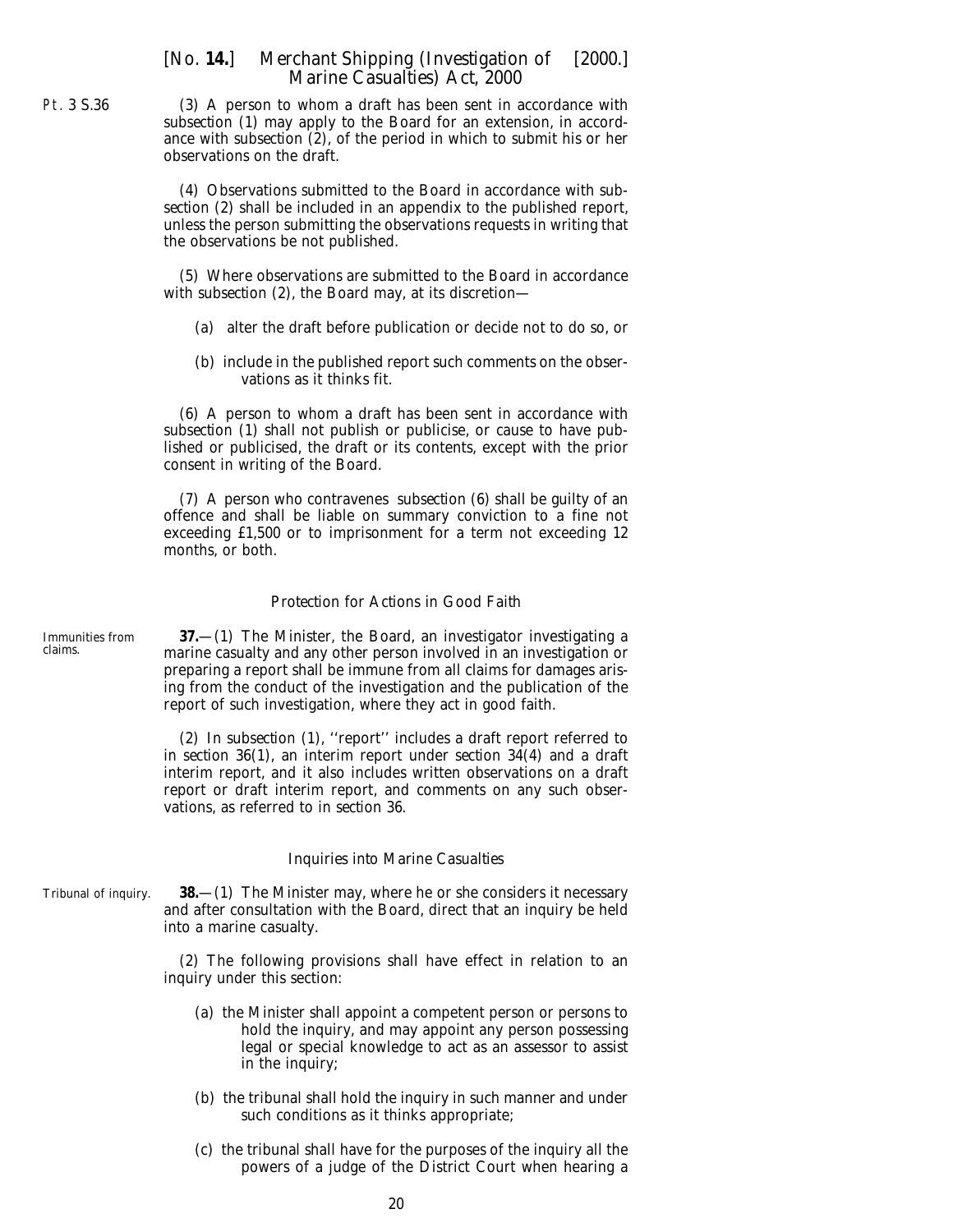<span id="page-20-0"></span>prosecution for an offence under this Act, and all the Pt. 3 S.38 powers of an investigator under this Act, and in addition, power—

- (i) by summons signed by the tribunal, to require the attendance of such persons as it thinks fit to call before it and examine for the purposes of the inquiry, and to require answers or returns to the inquiries it thinks fit to make; and
- (ii) to administer an oath and require any person examined to make and sign a declaration of the truth of the statements made by the person in his or her examination.

(3) Persons attending as witnesses before the tribunal shall be allowed such expenses as would be allowed to witnesses attending before a court of record and, in case of dispute as to the amount to be allowed, the dispute shall be referred by the tribunal to a taxing master of the High Court, who, on request signed by the tribunal, shall ascertain and certify the proper amount of the expenses.

(4) The tribunal shall make a report to the Minister stating the causes and circumstances of the subject of the inquiry and adding any observations which it thinks right to make.

(5) The Minister may cause the report of a tribunal under this section to be made public at such time and in such manner as the Minister thinks fit.

(6) The Minister may pay to the person or persons conducting an inquiry under this section such fees and expenses as the Minister may, with the consent of the Minister for Finance, determine.

(7) The Minister may defray the other costs, if any, of an inquiry and report under this section.

(8) The tribunal may, in its absolute discretion, decide whether or not to award costs in connection with an inquiry under this section and where it decides that costs shall be awarded those costs may be awarded in such amounts and in respect of such matters as the tribunal, in its absolute discretion, thinks fit.

(9) The Minister shall give notice of intention to conduct an inquiry under this section by a notice published in *Iris Oifigiúil* and at least one daily newspaper circulating in the State, setting out the terms of reference of the inquiry.

(10) The Minister may, if it proves necessary for the more effective conduct of inquiries, make regulations under *section 3* governing the holding of inquiries.

(11) Without prejudice to the generality of *subsection (10)*, the regulations may relate to the location at which an inquiry may be held, the manner in which facts may be proved at an inquiry, the persons allowed to appear and the notices to be given to persons affected.

**39.**—(1) The Minister may direct that an inquiry be held under Investigation or section 38(1) notwithstanding that the marine casualty into which the hearing by Board inquiry is to be held is the subject of an investigation or hearing continue where under this Act by or on behalf of the Board or whether such an inquiry directed.investigation or hearing has been completed or a report has been published under *section 33*.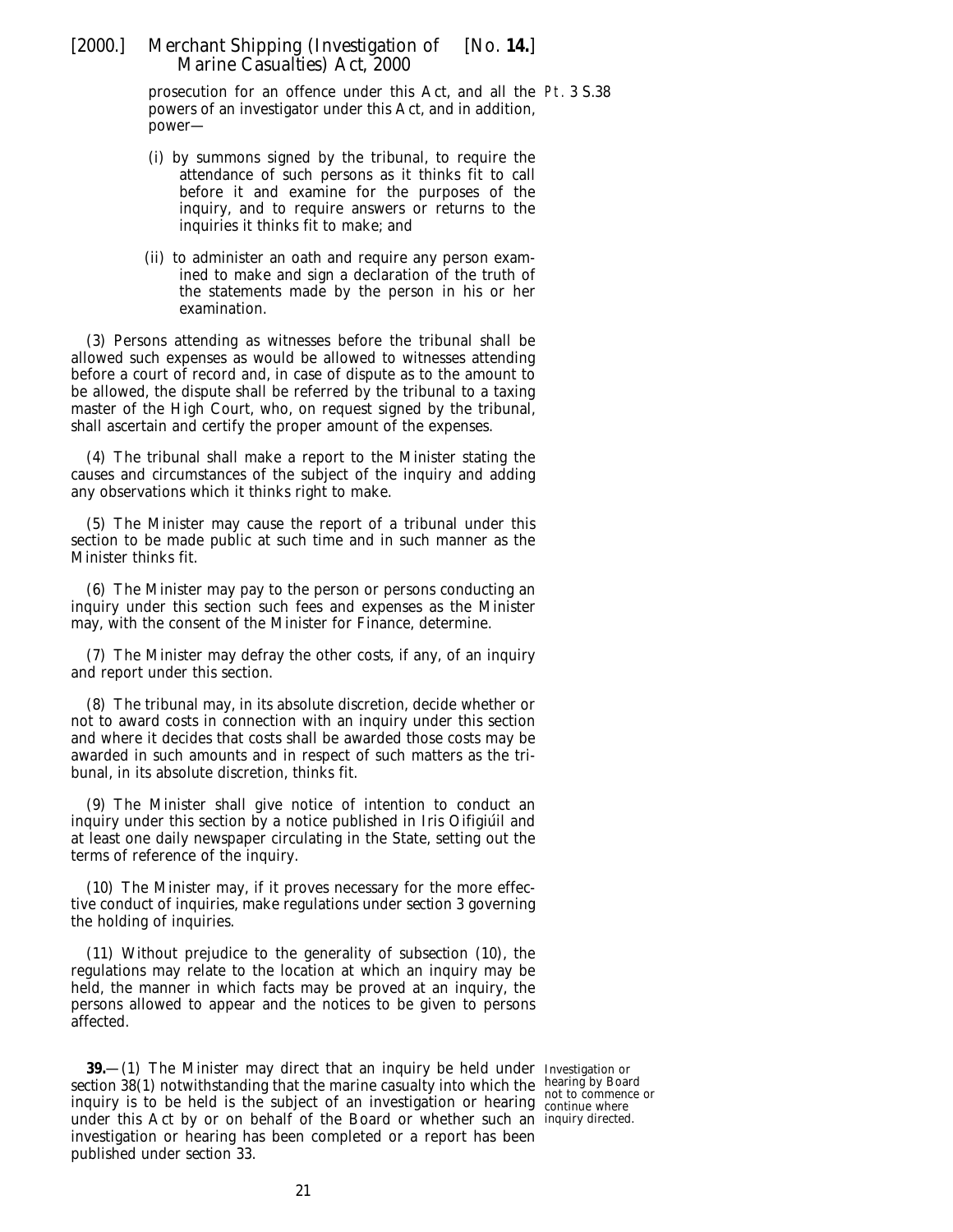<span id="page-21-0"></span>Pt. 3 S.39

(2) Where the Minister directs that an inquiry be held under *section 38* into a marine casualty, no investigation or hearing by or on behalf of the Board into the same matter may be commenced or continue.

Minister may reopen inquiry.

**40.**—(1) The Minister, after consultation with the Board, may direct that a completed inquiry be re-opened if satisfied there is new evidence available which could be likely to materially alter the outcome of the inquiry and the purpose of the inquiry would be served by re-opening it.

(2) This Act shall apply to a re-opened inquiry in the same way as it applies to an inquiry.

#### PART 4

#### General

| Prosecution of    | 41.—A summary offence under this Act may be prosecuted by the                                                                           |
|-------------------|-----------------------------------------------------------------------------------------------------------------------------------------|
| summary offences. | Board.                                                                                                                                  |
| Penalties.        | <b>42.</b> —A person convicted of an offence against a provision of this<br>Act for which no other penalty is provided shall be liable— |

- (*a*) on summary conviction, to a fine not exceeding £1,500 or to imprisonment for a term not exceeding 3 months, or to both,
- (*b*) on conviction on indictment, to a fine not exceeding £100,000 or to imprisonment for a term not exceeding 2 years, or to both.

Completion of investigations into certain marine casualties.

**43.**—Where an investigation of a marine casualty has been commenced after 26 February, 1992, by an officer appointed under section 465, 466 or 728 of the Merchant Shipping Act, 1894, and on the commencement of this Act a report has not been published by the Minister, the Board shall complete the investigation and publish the report of the investigation, in accordance with *Part 3* of this Act.

**44.**—(1) Section 2(1) of the Merchant Shipping Act, 1992, is amended—

(*a*) by the substitution of the following for the definition of ''fishing vessel'':

'''fishing vessel' means a vessel designed, equipped or used commercially for catching or taking fish or other living resources of the sea (including the sea bed) or freshwater;'',

- (*b*) in the definition of ''passenger boat'', by the deletion of '', a fishing vessel'',
- (*c*) in the definition of ''passenger ship'', by the deletion of '', a fishing vessel'',
- (*d*) by the insertion of the following after the definition of ''passenger ship'':

22

Amendment of Merchant Shipping Act, 1992.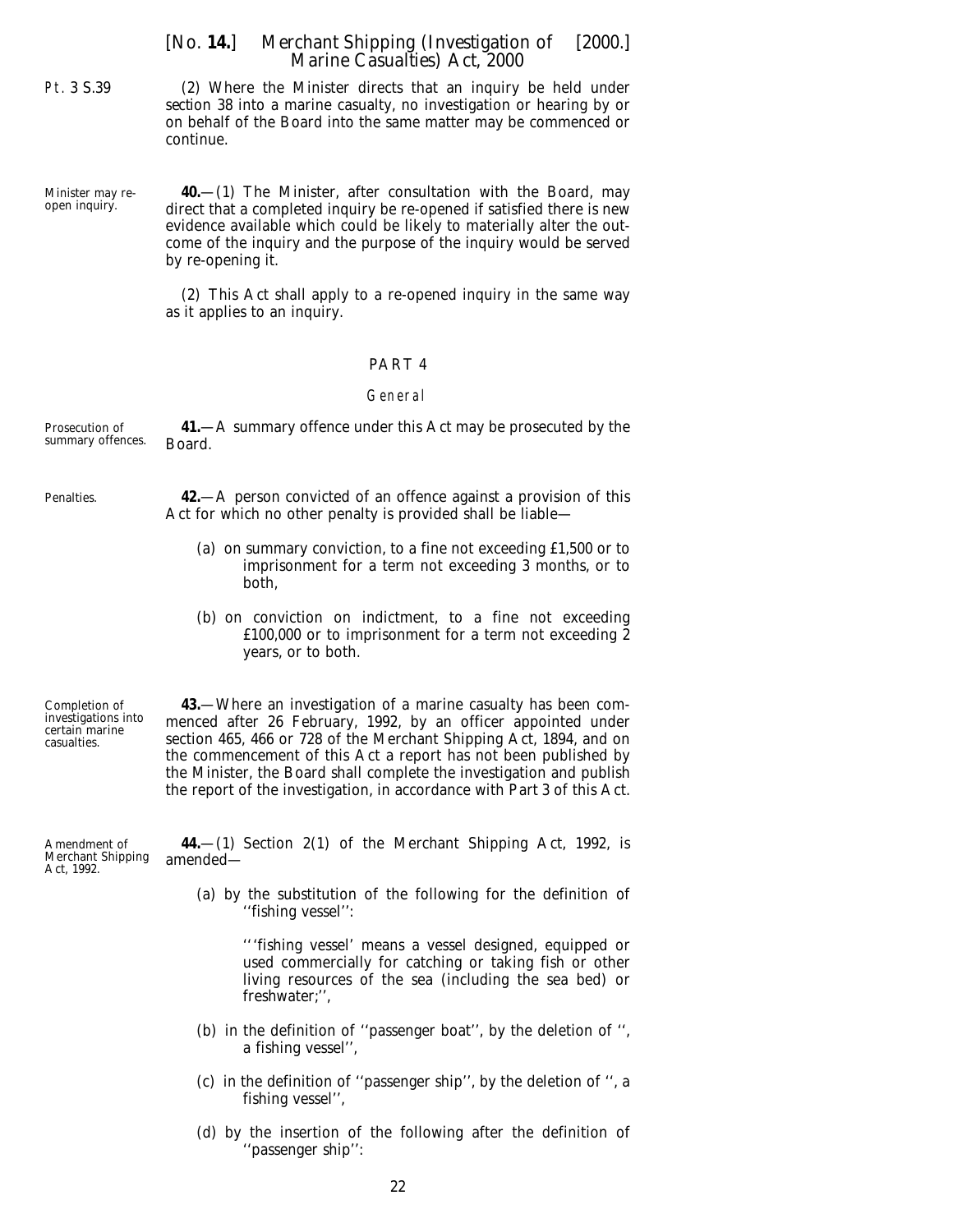'''personal watercraft' means a craft of less than 4 metres Pt. 4 S.44in length which uses an internal combustion engine having a water jet pump as its primary source of propulsion and which is designed to be operated by a person or persons sitting, standing or kneeling on, rather than within the confines of, a hull;'',

and

(*e*) in the definition of ''vessel'' by the insertion after ''navigation'' of ''and personal watercraft''.

(2) Section 18 of the Merchant Shipping Act, 1992, is amended by the substitution of the following for subsection (1):

''(1) The Minister may, by regulations, make such provision as the Minister thinks necessary or expedient for the purpose of ensuring—

(*a*) the safety of—

- (i) passenger boats,
- (ii) the passengers and crews of passenger boats, and
- (iii) other persons, and of property, from injury or damage caused by, resulting from or arising out of the use of passenger boats;
- or
- (*b*) that the use of a passenger boat does not create a disturbance or constitute a nuisance.''.

(3) Section 18(2) of the Merchant Shipping Act, 1992, is amended—

- (*a*) in paragraph (*d*), by the substitution for ''specified risks, and'' of ''specified risks,'',
- (*b*) in paragraph (*e*), by the substitution for ''such standards as aforesaid.'' of ''such standards as aforesaid,'',
- (*c*) by the insertion of the following after paragraph (*e*):
	- ''(*f*) provide for the registration of passenger boats or specified classes of passenger boats and the licensing or certification of masters or persons in control of or operating passenger boats or passenger boats of a specified class,
		- (*g*) (i) regulate the use of passenger boats or specified classes of passenger boats by reference to the age or other qualifications of masters or persons in control of or operating passenger boats or passenger boats of a specified class,
			- (ii) regulate or prohibit the use of passenger boats or specified classes of passenger boats in particular circumstances, and the consumption of alcohol or drugs by masters or persons in control of or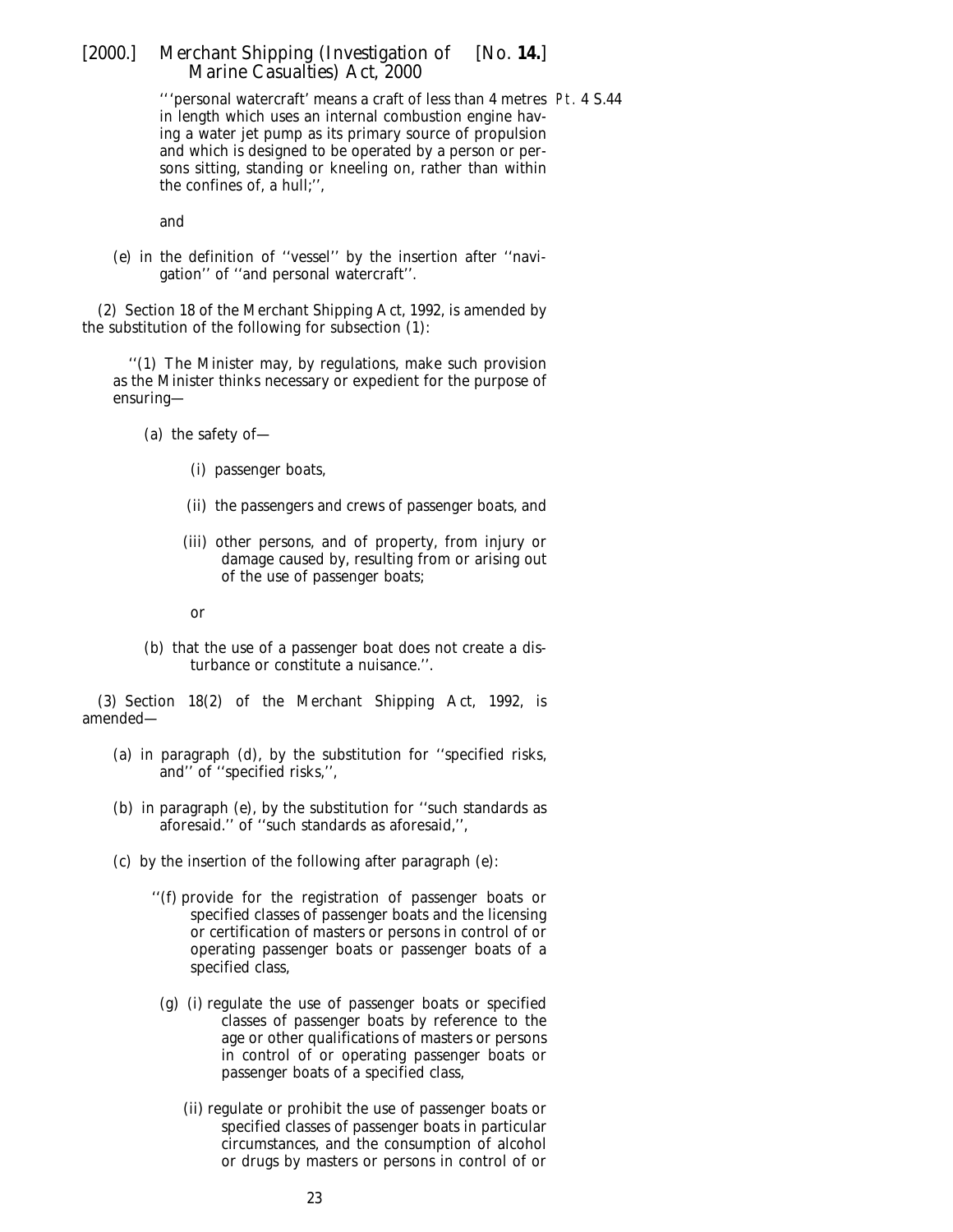operating passenger boats or passenger boats of a specified class,

and

(*h*) require and regulate the use of lifejackets on specified classes of passenger boats.''.

(4) Section 18(4) of the Merchant Shipping Act, 1992, is amended by the insertion after ''passenger boats'' of ''or persons on or using passenger boats''.

(5) Section 18(5) of the Merchant Shipping Act, 1992, is amended in paragraphs (*a*) and (*b*)(i) by the substitution for ''£1,000'' of ''£1,500''.

(6) Section 19 of the Merchant Shipping Act, 1992, is amended by the substitution of the following for subsection (1):

''(1) The Minister may, by regulations, make such provision as the Minister thinks necessary or expedient for the purpose of ensuring—

- (*a*) the safety of—
	- (i) fishing vessels,
	- (ii) the crews of fishing vessels, and
	- (iii) other persons, and of property, from injury or damage caused by, resulting from or arising out of the use of fishing vessels;
	- or
- (*b*) that the use of a fishing vessel does not create a disturbance or constitute a nuisance.''.

(7) Section 19(2) of the Merchant Shipping Act, 1992, is amended—

- (*a*) in paragraph (*d*) by the substitution for ''other findings of such surveys, and'' of ''other findings of such surveys,'',
- (*b*) in paragraph (*e*), by the substitution for ''such standards as aforesaid.'' of ''such standards as aforesaid, and'',
- (*c*) by the insertion of the following after paragraph (*e*):
	- ''(*f*) require and regulate the use of lifejackets on specified classes of fishing vessels.''.

(8) Section 19(5) of the Merchant Shipping Act, 1992, is amended in paragraph (*a*) by the substitution for ''£1,000'' of ''£1,500''.

- (9) Section 20 of the Merchant Shipping Act, 1992, is amended—
	- (*a*) by the substitution of the following for subsection (1):

''(1) The Minister may, by regulations, make such provision as the Minister thinks necessary or expedient for the purpose of ensuring—

(*a*) the safety of—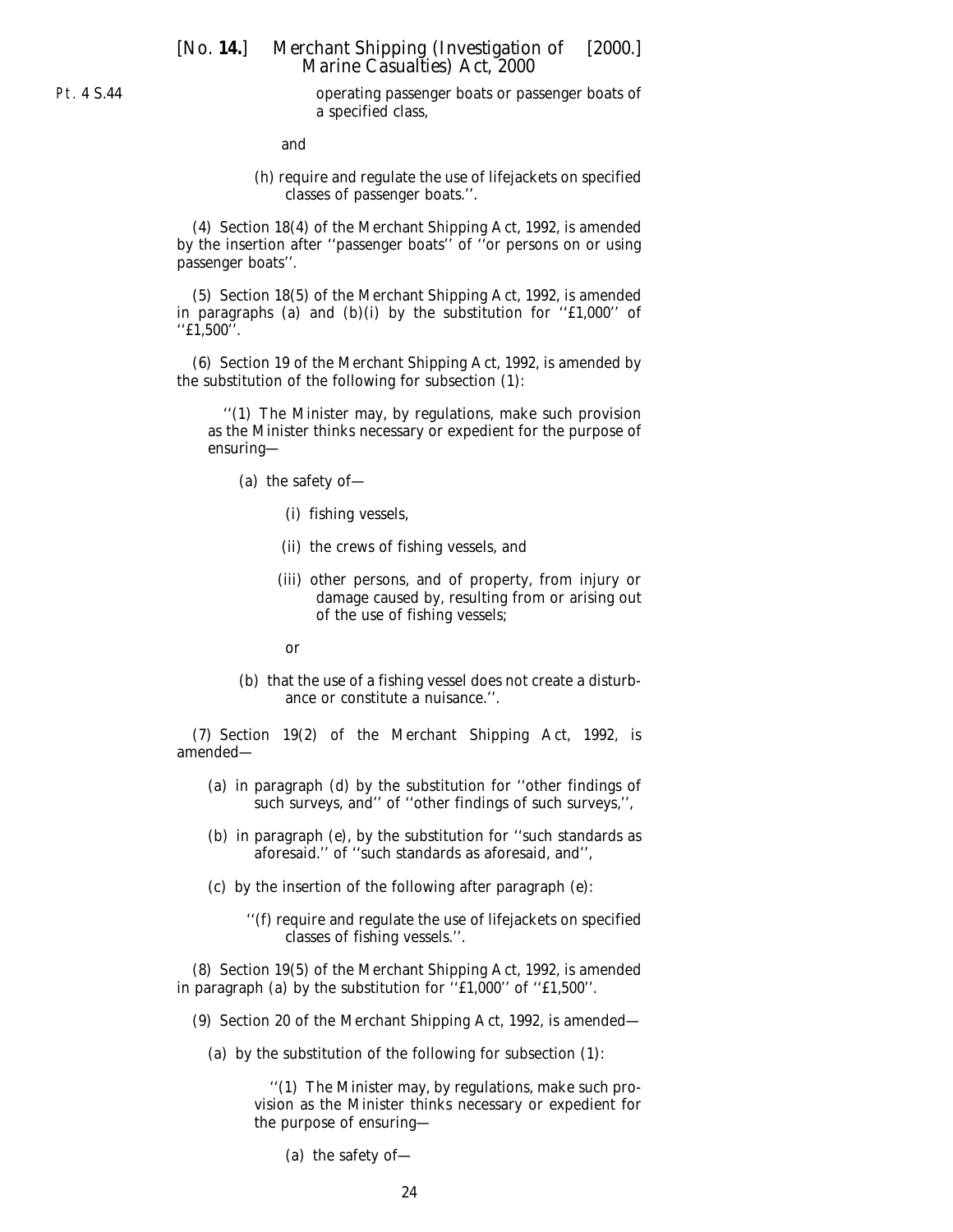(i) pleasure craft,

Pt. 4 S.44

- (ii) the occupants of pleasure craft, and
- (iii) other persons, and of property, from injury or damage caused by, resulting from or arising out of the use of pleasure craft;

or

- (*b*) that the use of a pleasure craft does not create a disturbance or constitute a nuisance.'',
- (*b*) in subsection  $(2)(c)$ , by the substitution for "navigation equipment, and'' of ''navigation equipment,'',
- (*c*) in subsection  $(2)(d)$ , by the substitution for "other findings of such surveys.'' of ''other findings of such surveys,'',
- (*d*) in subsection (2), by the insertion of the following after paragraph (*d*):
	- ''(*e*) provide for the registration of specified classes of pleasure craft and the licensing or certification of masters or persons in control of or operating pleasure craft or specified classes of pleasure craft,
		- (*f*) (i) regulate the use of pleasure craft or specified classes of pleasure craft by reference to the age or other qualifications of masters or persons in control of or operating pleasure craft or pleasure craft of a specified class,
			- (ii) regulate or prohibit the use of pleasure craft or specified classes of pleasure craft in particular circumstances, and the consumption of alcohol or drugs by masters or persons in control of or operating pleasure craft or pleasure craft of a specified class,
		- (*g*) prohibit the use of pleasure craft or specified classes of pleasure craft unless there are in force policies of insurance under which the owners of the pleasure craft or, if the pleasure craft are on hire, the persons to whom they are on hire are insured to a specified extent against specified risks relating to the use of the pleasure craft, and
	- (*h*) require and regulate the use of lifejackets on specified classes of pleasure craft.'',
- (*e*) in subsection (4), by the insertion after ''pleasure craft'' of ''or persons on or using pleasure craft'', and
- ( $f$ ) in subsection (5)
	- (i) by the insertion after ''master'' of ''or person in charge'', and
	- (ii) by the substitution for ''£1,000'' and ''6 months'' of ''£1,500'' and ''12 months'', respectively.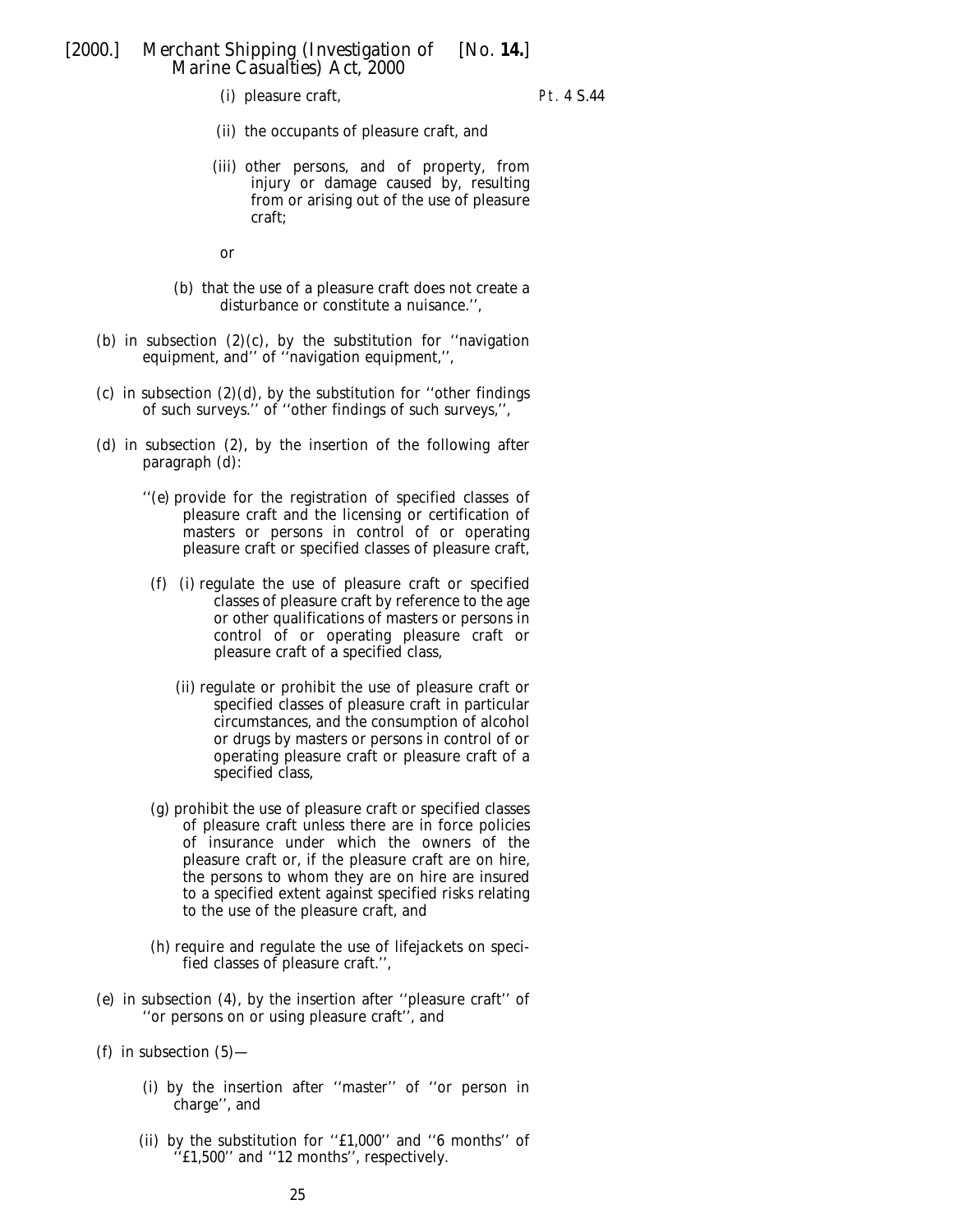Pt. 4 S.44

(10) Section 31(1)(*a*) of the Merchant Shipping Act, 1992, is amended by the insertion after ''grant of a licence'' of ''(including a certificate of registration, licence or certification issued or granted by the Minister under regulations made under this Act)''.

(11) The Merchant Shipping Act, 1992, is amended by the insertion of the following after section 32:

''Power or function 33.—(1) Regulations under section 18, 19 or 20 may be exercised by a statutory may provide for a power or function (including authority or body. the power to prohibit or regulate the use, speed, the power to prohibit or regulate the use, speed, times of operation and noise output of vessels as specified by the regulations in particular areas or circumstances) to be exercised or performed by a statutory authority or other body (including by the making and enforcement of bye-laws as may be permitted by the regulations) in respect of Irish waters under its control or contiguous to land under its control, and where the exercise or performance of a power or function is so provided for, 'authorised officer' when used in this Act or the regulations shall include a person authorised in writing or by bye-law of the statutory authority or other body to exercise in respect of the relevant Irish waters the powers conferred on an authorised officer by or under this Act.

> (2) Regulations referred to in subsection (1) may allow a statutory authority or other body to charge a fee of such amount specified in the byelaws of the authority or body, not exceeding £100, for a certificate of registration, licence or certification issued or granted under such regulations or bye-laws made under or in pursuance of such regulations.

> (3) Before making regulations under section 18, 19 or 20 in relation to a statutory authority or other body for which another Minister of the Government has responsibility, the Minister shall consult with that other Minister.

Provisions relating 34.—(1) Where regulations made under to certain offences section 18, 19 or 20 provide that this section shall we certain onesties<br>under regulations section 18, 19 or 20 provide that this section shall<br>made under section apply, an authorised officer who has reasonable 18, 19 or 20.  $\frac{1}{2}$  grounds for believing that a person is committing or has committed an offence under section 18, 19 or 20, may serve on the person a notice in the prescribed form stating that—

- (*a*) the person is alleged to have committed the offence,
- (*b*) the person may during the period of 21 days beginning on the date of the notice make to the statutory authority or body concerned at the address specified in the notice a payment of £100 accompanied by the notice, and
- (*c*) a prosecution in respect of the alleged offence will not be instituted during the period specified in the notice and,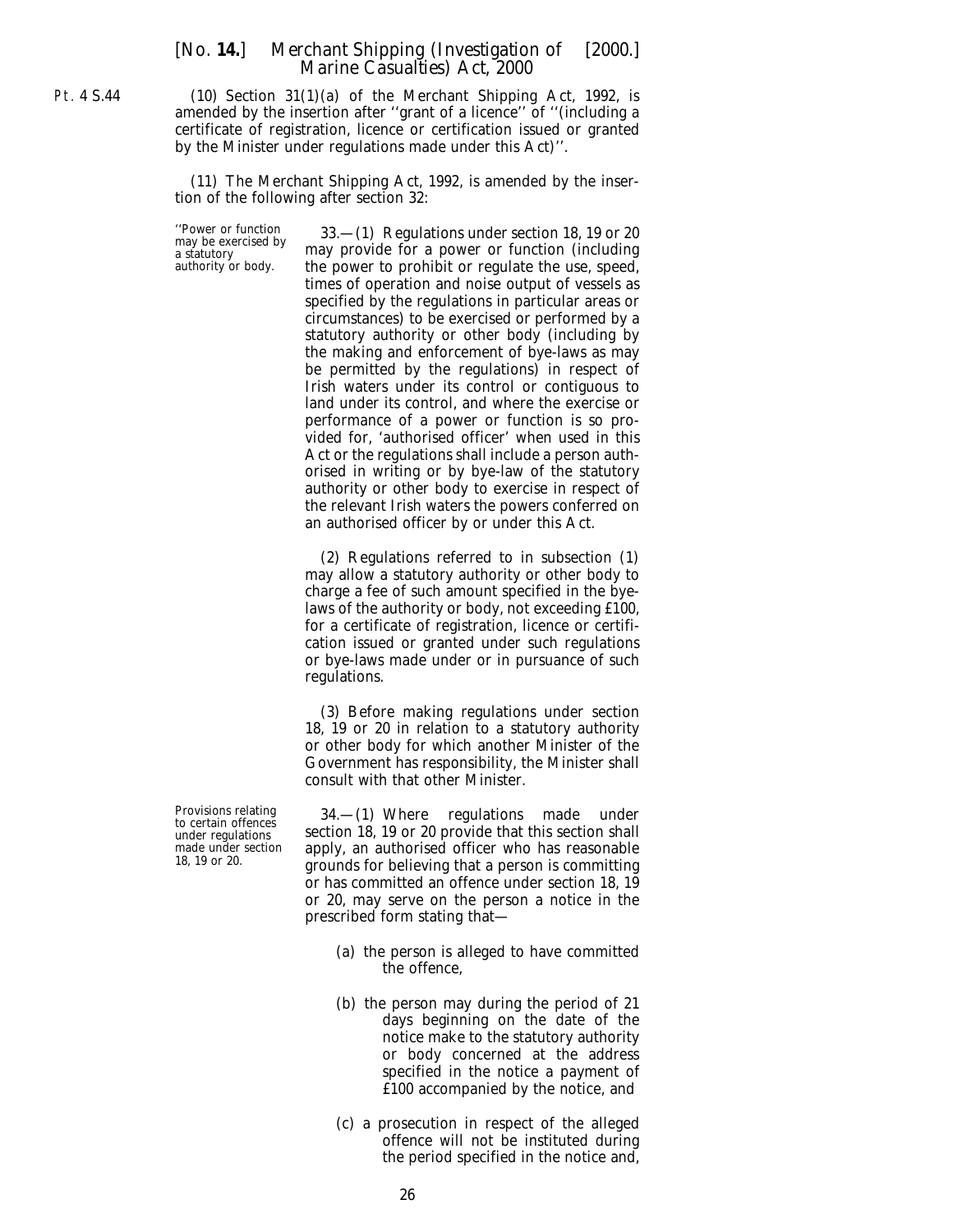if the payment specified in the notice Pt. 4 S.44is made during that period, no prosecution in respect of the alleged offence will be instituted.

(2) Where notice is given under subsection  $(1)$ —

- (*a*) a person to whom it applies may, during the period specified in the notice, make to the statutory authority or body concerned at the address specified in the notice the payment specified in the notice accompanied by the notice,
- (*b*) the statutory authority or body specified in the notice may receive the payment, issue a receipt for it and retain the money so paid, and any payment so received shall not be recoverable in any circumstances by the person who made it, and
- (*c*) a prosecution in respect of the alleged offence shall not be instituted in the period specified in the notice, and if the payment so specified is made during that period, no prosecution in respect of the alleged offence shall be instituted.

(3) In a prosecution for an offence under section 18, 19 or 20, the onus of proving that a payment pursuant to a notice under this section has been made shall lie on the defendant.

(4) The Minister may by regulations vary the amount standing specified for the time being in subsection (1)(*b*).

(5) In this section 'offence under section 18, 19 or 20' includes an offence under regulations or bye-laws made under or in pursuance of those sections.

Careless navigation 35.—(1) A person shall not in Irish waters or operation of navigate or operate a prescribed vessel or vessel of a prescribed class without due care and attention.

> (2) A person who, without reasonable excuse, contravenes subsection (1) shall be guilty of an offence and shall be liable on summary conviction to a fine not exceeding £500 or to imprisonment for a term not exceeding 3 months, or to both.

Dangerous 36.—(1) A person shall not in Irish waters navigation or operation of vessels. navigate or operate a prescribed vessel or vessel navigate or operate a prescribed vessel or vessel of a prescribed class in a manner (including at a speed) which, having regard to all the circumstances of the case (including the condition of the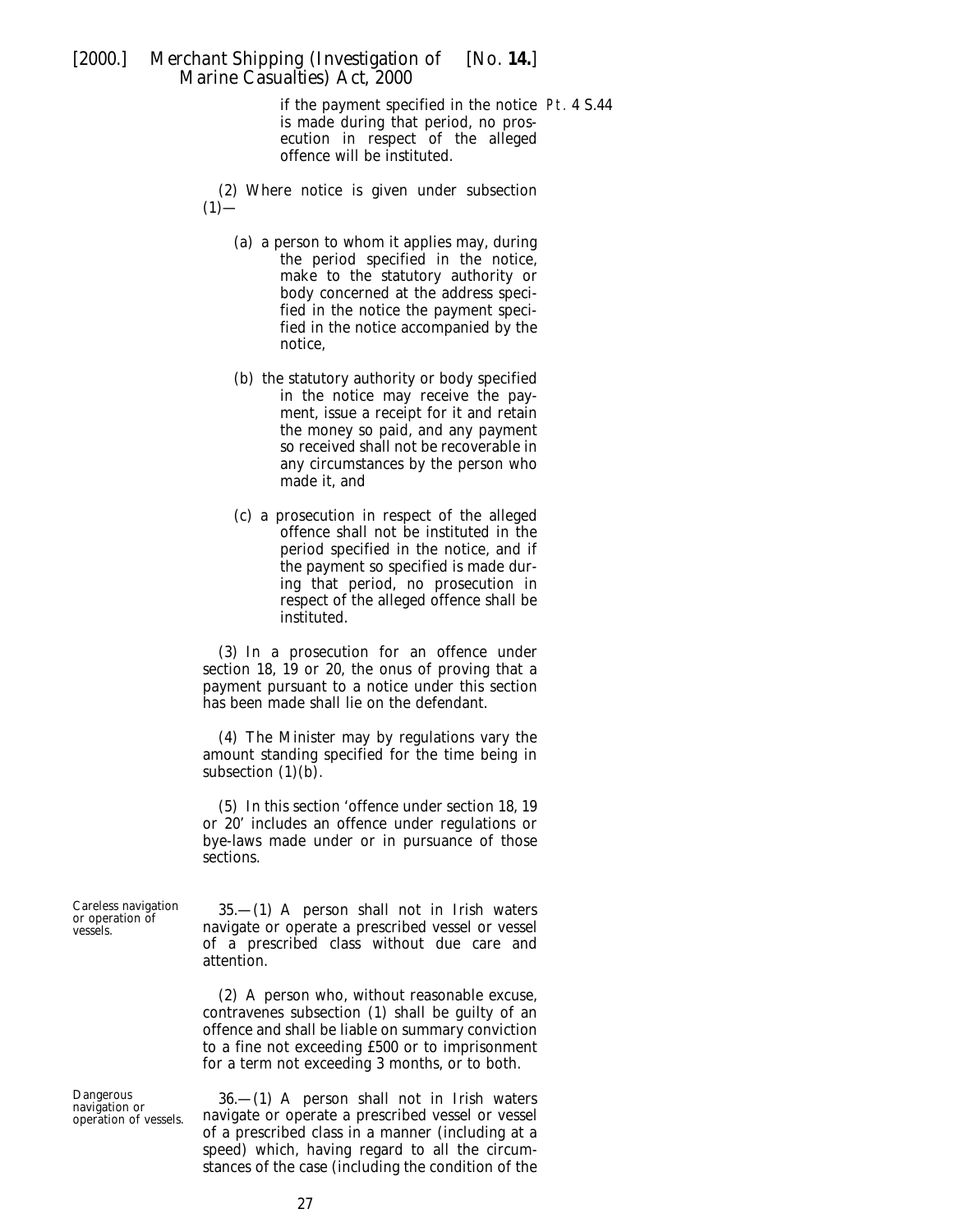vessel or class of vessel, the nature, condition and use of the waters and the amount of traffic, or number of people, which or who then actually are, or might reasonably be expected then to be, on or in those waters) is dangerous to the public.

(2) A person who, without reasonable excuse, contravenes subsection (1) shall be guilty of an offence and—

- (*a*) where the contravention causes death or serious bodily harm to another person, shall be liable on conviction on indictment to imprisonment for a term not exceeding 5 years or to a fine not exceeding £10,000, or to both, and
- (*b*) in any other case, shall be liable on summary conviction to a fine not exceeding £1,500 or to imprisonment for a term not exceeding 12 months, or to both.

(3) Where, when a person is tried on indictment or summarily for an offence under this section, the jury, or in the case of a summary trial the District Court, is of opinion that the person was not guilty of an offence under this section but was guilty of an offence under section 34, the jury or court may find the person guilty of an offence under that section and the person may be sentenced accordingly.

Recovery of cost of 37.—Any costs of the Minister incurred in or<br>Minister. in connection with the prosecution of a person for an offence under section 34 or 35 for which a person is convicted may be recovered by the Minister as a debt due and payable to the Minister by the convicted person.''.

Amendment of Sea Pollution Act, 1991. **45.**—Section 3(1) of the Sea Pollution Act, 1991, is hereby amended by the substitution of the following for the definition of ''maritime casualty'':

> '''maritime casualty' means a collision of ships, stranding or other incident of navigation, or other occurrence on board a ship or external to it, resulting in—

- (*a*) material damage or imminent threat of material damage to a ship or cargo, or
- (*b*) pollution;''.

Advances by Minister for marine or natural resources based tourism or heritage projects.

**46.**—The Minister may, from time to time, with the consent of the Minister for Finance, advance to a person, out of monies provided by the Oireachtas, for the purposes of marine or natural resource based tourism or heritage projects, such sums, by way of grant or loan, as the Minister may determine and upon such terms and conditions as he or she considers necessary.

28

<span id="page-27-0"></span>Pt. 4 S.44